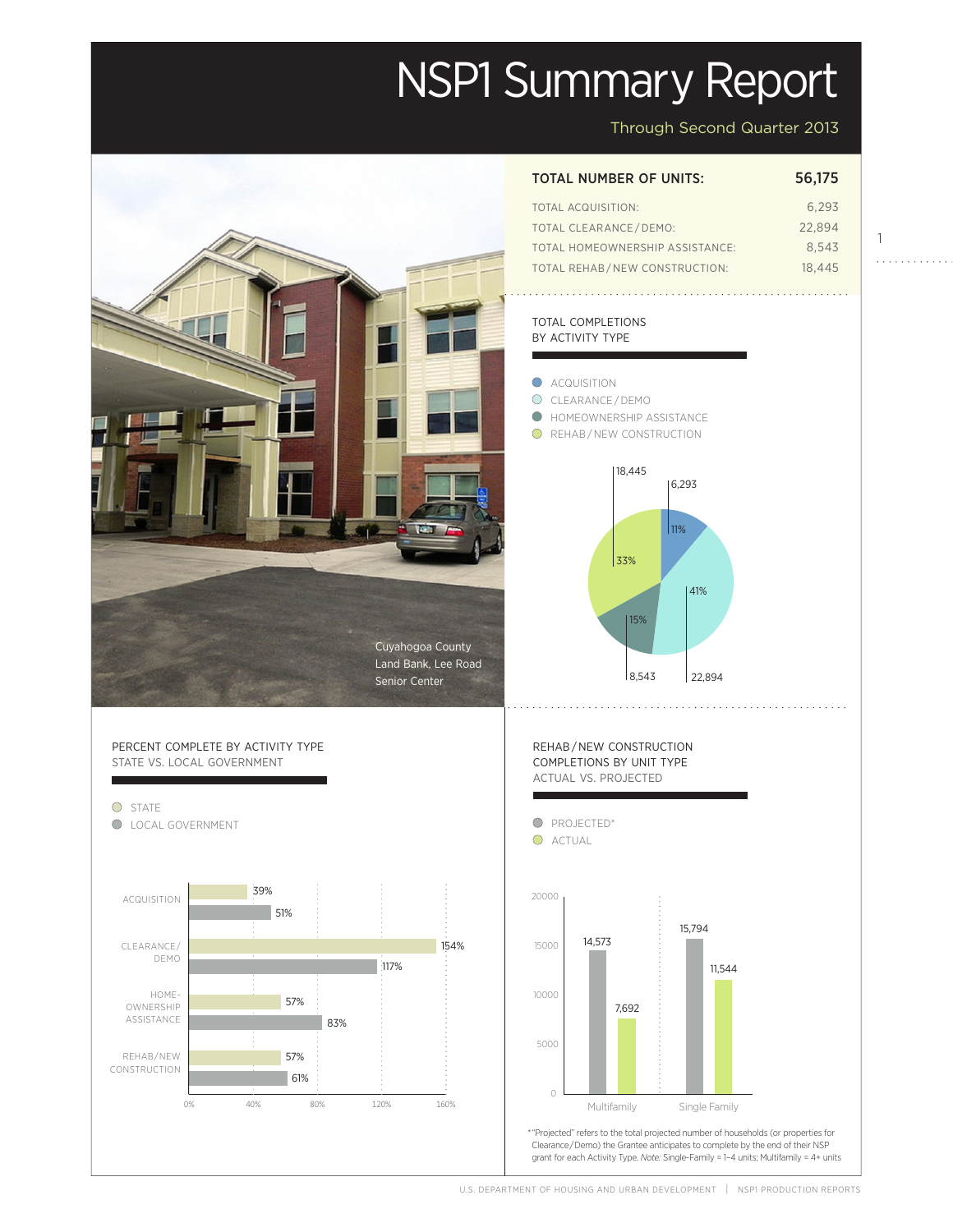57%

# STATE VS. LOCAL COMPLETIONS ACTUAL VS. PROJECTED



0

7,692

COMPLETED UNITS BY ACTIVITY TYPE AND NATIONAL OBJECTIVES

| GRANTEE              | <b>ACQUISITION</b> | CLEARANCE/<br>DEMO | HOME-<br>OWNERSHIP<br>ASSISTANCE | REHAB/<br>NEW<br>CONSTRUCTION | TOTAL          |
|----------------------|--------------------|--------------------|----------------------------------|-------------------------------|----------------|
| Adams County, CO     | 23                 |                    | $\overline{4}$                   | 0                             | 27             |
| <b>LH25</b>          | 9                  |                    |                                  | $\Omega$                      | 9              |
| <b>LMMI</b>          | 14                 |                    | $\overline{4}$                   |                               | 18             |
| Akron, OH            | 0                  | 218                |                                  | 25                            | 243            |
| <b>LH25</b>          | 0                  | 22                 |                                  | 7                             | 29             |
| <b>LMMI</b>          | $\Omega$           | 196                |                                  | 18                            | 214            |
| Alameda County, CA   | 28                 |                    |                                  |                               | 28             |
| <b>LH25</b>          | 16                 |                    |                                  |                               | 16             |
| <b>LMMI</b>          | 12                 |                    |                                  |                               | 12             |
| Alaska State Program | 50                 | 2                  | $\mathbf 0$                      | 92                            | 144            |
| <b>LH25</b>          | 5                  |                    |                                  | 20                            | 25             |
| <b>LMMI</b>          | 45                 | $\overline{2}$     | $\overline{0}$                   | 72                            | 119            |
| Allegheny County, PA |                    | 165                |                                  | 109                           | 274            |
| <b>LH25</b>          |                    |                    |                                  | 86                            | 86             |
| <b>LMMI</b>          |                    | 165                |                                  | 23                            | 188            |
| Allentown, PA        | 0                  | 4                  |                                  | 3                             | 7              |
| <b>LH25</b>          | $\circ$            |                    |                                  | 3                             | $\overline{3}$ |
| <b>LMMI</b>          | $\Omega$           | $\overline{4}$     |                                  | $\Omega$                      | $\overline{4}$ |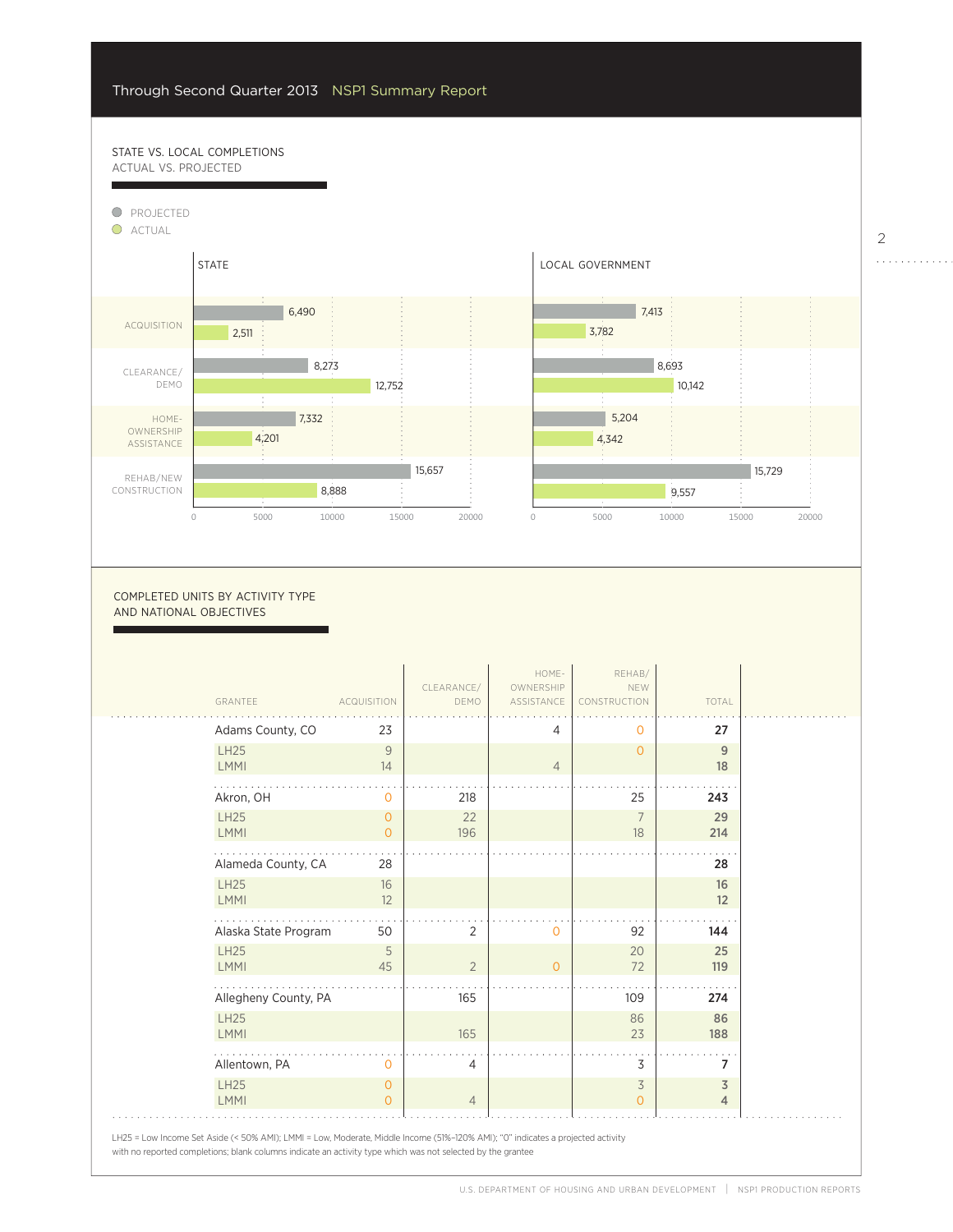$\sim$  .

| American Samoa                                                 |                                  | 1                         |                      | 1                    | $\overline{2}$                            |
|----------------------------------------------------------------|----------------------------------|---------------------------|----------------------|----------------------|-------------------------------------------|
| LH25<br>LMMI                                                   |                                  | $\mathbf{1}$              |                      | 1                    | $\mathbf{1}$<br>$\mathbf{1}$              |
| Anaheim, CA                                                    | 0                                |                           | 17                   | $\circ$              | 17                                        |
| LH25<br>LMMI                                                   | $\mathsf{O}\xspace$              |                           | 17                   | $\circ$              | $\mathbf{O}$<br>$17\,$                    |
| للمتحدث<br>Anderson, IN                                        | $\mathbf 0$                      | 84                        |                      | 31                   | 115                                       |
| <b>LH25</b><br><b>LMMI</b>                                     | $\overline{0}$<br>$\overline{O}$ | 84                        |                      | 24<br>$\overline{7}$ | 24<br>91                                  |
| Anoka County, MN                                               | 3                                | 5                         | $\overline{2}$       | 20                   | 30                                        |
| LH25<br><b>LMMI</b>                                            | $\overline{0}$<br>3              | 5                         | $\sqrt{2}$           | $\mathcal G$<br>11   | $\mathsf{9}$<br>21                        |
| Antioch, CA                                                    |                                  |                           |                      | 12                   | 12                                        |
| LH25<br><b>LMMI</b>                                            |                                  |                           |                      | 5<br>$\overline{7}$  | 5<br>$\overline{7}$                       |
| المالم المالية<br>Apple Valley, CA                             | 16                               |                           | 29                   |                      | 45                                        |
| LH25<br>LMMI                                                   | 16                               |                           | $\mathbf 0$<br>29    |                      | $\mathbf{O}$<br>45                        |
| Arizona State Program                                          | $\mathbf 0$                      |                           | 905                  | 89                   | 994                                       |
| LH25<br>LMMI                                                   | $\overline{0}$                   |                           | 46<br>859            | 89                   | 135<br>859                                |
| .<br>Arlington, TX                                             | 7                                | $\mathbf 0$               | 25                   |                      | 32                                        |
| LH25<br>LMMI                                                   | $\overline{0}$<br>$\overline{7}$ | $\circ$<br>$\overline{0}$ | $\overline{7}$<br>18 |                      | $\overline{7}$<br>25                      |
| Atlanta, GA                                                    | 4                                | 16                        | $\overline{2}$       | 131                  | 153                                       |
| <b>LH25</b><br>LMMI                                            | $\overline{4}$<br>$\overline{O}$ | 16                        | $\sqrt{2}$           | 70<br>61             | 74<br>79                                  |
| Augusta, GA                                                    | 1                                |                           | $\mathsf{O}\xspace$  | 12                   | 13                                        |
| LH25<br><b>LMMI</b>                                            |                                  |                           | 0                    | $\circ$<br>12        | $\pmb{0}$<br>13                           |
| .<br>Aurora, CO                                                | 56                               |                           | $\mathsf O$          | 12                   | 68                                        |
| LH25<br>LMMI                                                   | 33<br>23                         |                           | $\mathsf{O}\xspace$  | 12<br>$\overline{O}$ | 45<br>23                                  |
| $\mathbb{Z}^2$ , $\mathbb{Z}^2$ , $\mathbb{Z}^2$<br>Aurora, IL | 8                                |                           | . .<br>$\sqrt{2}$    |                      | 10                                        |
| LH25<br>LMMI                                                   | $\mathsf 3$<br>5                 |                           | $\overline{2}$       |                      | $\overline{\mathsf{3}}$<br>$\overline{7}$ |

LH25 = Low Income Set Aside (< 50% AMI); LMMI = Low, Moderate, Middle Income (51%–120% AMI); "0" indicates a projected activity with no reported completions; blank columns indicate an activity type which was not selected by the grantee

3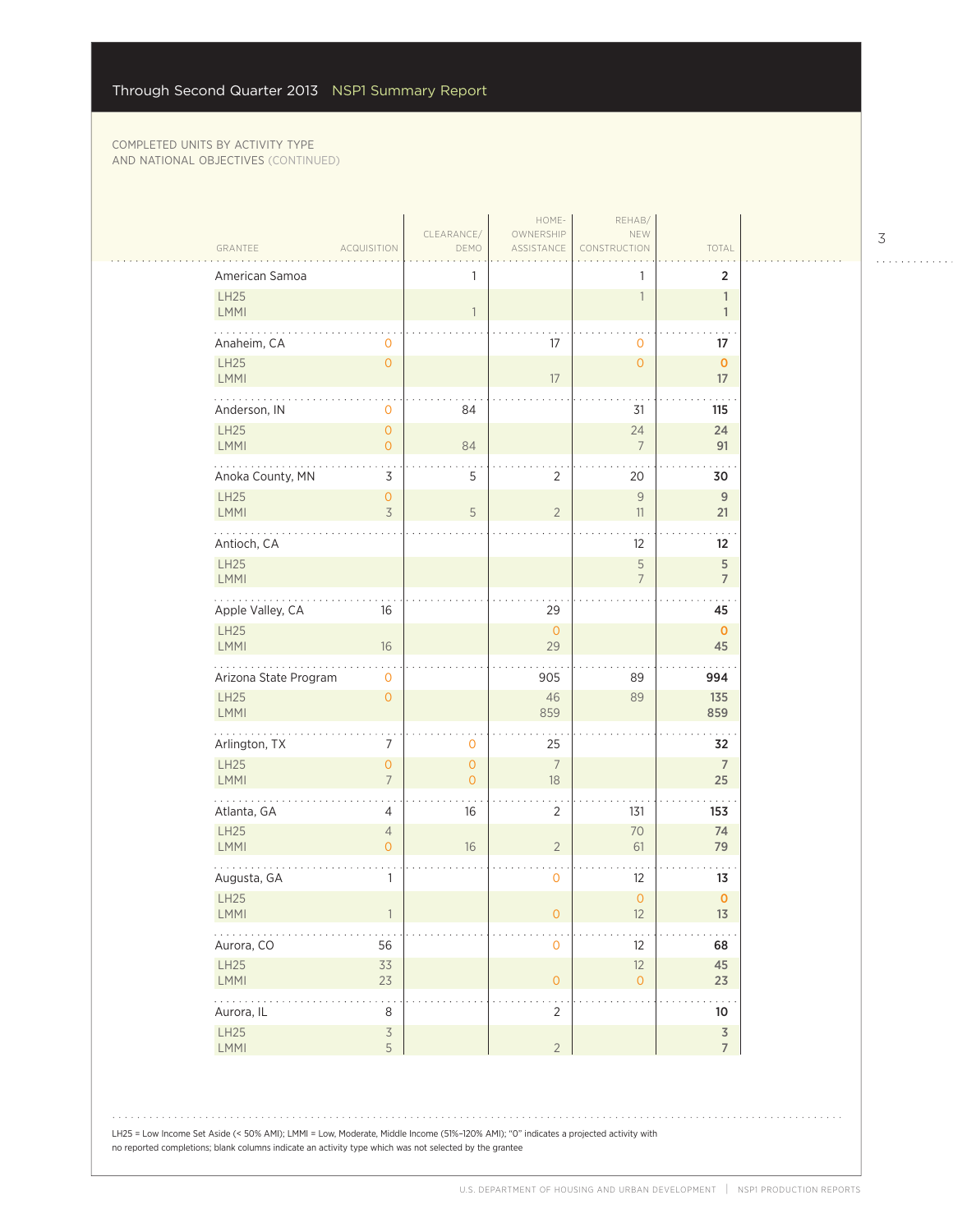| GRANTEE                          | <b>ACQUISITION</b>        | CLEARANCE/<br>DEMO       | HOME-<br>OWNERSHIP<br>ASSISTANCE | REHAB/<br>NEW<br>CONSTRUCTION              | TOTAL                                 |
|----------------------------------|---------------------------|--------------------------|----------------------------------|--------------------------------------------|---------------------------------------|
| Avondale City, AZ                |                           | 4                        | 46                               | 0                                          | 50                                    |
| LH25<br>LMMI                     |                           | $\overline{4}$           | $\,8\,$<br>38                    | $\overline{O}$                             | $\, 8$<br>42                          |
| Babylon Township, NY             |                           |                          |                                  | 5                                          | 5                                     |
| LH25<br>LMMI                     |                           |                          |                                  | $\overline{4}$<br>$\overline{\phantom{a}}$ | $\overline{4}$<br>$\mathbf{1}$        |
| .<br>Bakersfield, CA             | 19                        |                          | 77                               | 71                                         | 167                                   |
| LH25<br><b>LMMI</b>              | 19                        |                          | $77$                             | 71                                         | 19<br>148                             |
| Baltimore County, MD             | 27                        |                          | 34                               | 33                                         | 94                                    |
| <b>LH25</b><br>LMMI              | 27                        |                          | 34                               | $\overline{4}$<br>29                       | $\overline{4}$<br>90                  |
| Baltimore, MD                    |                           |                          |                                  | 70                                         | 70                                    |
| LH25                             |                           |                          |                                  | 46                                         | 46                                    |
| LMMI<br>.                        |                           |                          |                                  | 24                                         | 24<br>. .                             |
| Baton Rouge, LA                  |                           |                          |                                  | 13                                         | 13                                    |
| <b>LH25</b>                      |                           |                          |                                  | 13                                         | 13                                    |
| Bergen County, NJ<br><b>LH25</b> | 8<br>$\,8\,$              |                          | 3                                | 4<br>$\overline{4}$                        | 15<br>12                              |
| LMMI                             |                           |                          | 3                                |                                            | $\overline{\mathsf{3}}$               |
| Birmingham, AL                   | $\mathbf 0$               |                          |                                  | 21                                         | 21                                    |
| LH25                             | $\overline{O}$            |                          |                                  | $\overline{7}$                             | $\overline{7}$                        |
| <b>LMMI</b>                      | $\overline{O}$            |                          |                                  | 14                                         | 14                                    |
| Boston, MA                       | 6                         |                          | 8                                | 9                                          | 23                                    |
| LH25<br>LMMI                     | $\mathfrak{Z}$<br>3       |                          | $\,8\,$                          | $\overline{4}$<br>5                        | $\overline{7}$<br>16                  |
| Boynton Beach, FL                | 12                        |                          |                                  |                                            | $12 \overline{ }$                     |
| LH25                             | $\mathsf 9$               |                          |                                  |                                            | $\boldsymbol{9}$                      |
| LMMI<br>.                        | $\overline{\mathcal{S}}$  |                          |                                  | .                                          | $\overline{3}$<br>$\alpha$ , $\alpha$ |
| Brevard County, FL               | 11                        | 3                        |                                  | 43                                         | 57                                    |
| LH25<br>LMMI                     | $\mathsf S$<br>$\sqrt{6}$ | $\overline{\mathcal{S}}$ |                                  | 11<br>32                                   | 16<br>41                              |
| .<br>Brockton, MA                | 1                         |                          | 8                                | 6                                          | 15                                    |
| LH25                             | $\overline{O}$            |                          |                                  | $\overline{4}$                             | $\overline{4}$                        |
| LMMI                             | $\mathbf{1}$              |                          | $\,8\,$                          | $\overline{2}$                             | 11                                    |

LH25 = Low Income Set Aside (< 50% AMI); LMMI = Low, Moderate, Middle Income (51%–120% AMI); "0" indicates a projected activity with no reported completions; blank columns indicate an activity type which was not selected by the grantee

4

 $\begin{array}{cccccccccccccc} . & . & . & . & . & . & . & . & . & . & . & . & . \end{array}$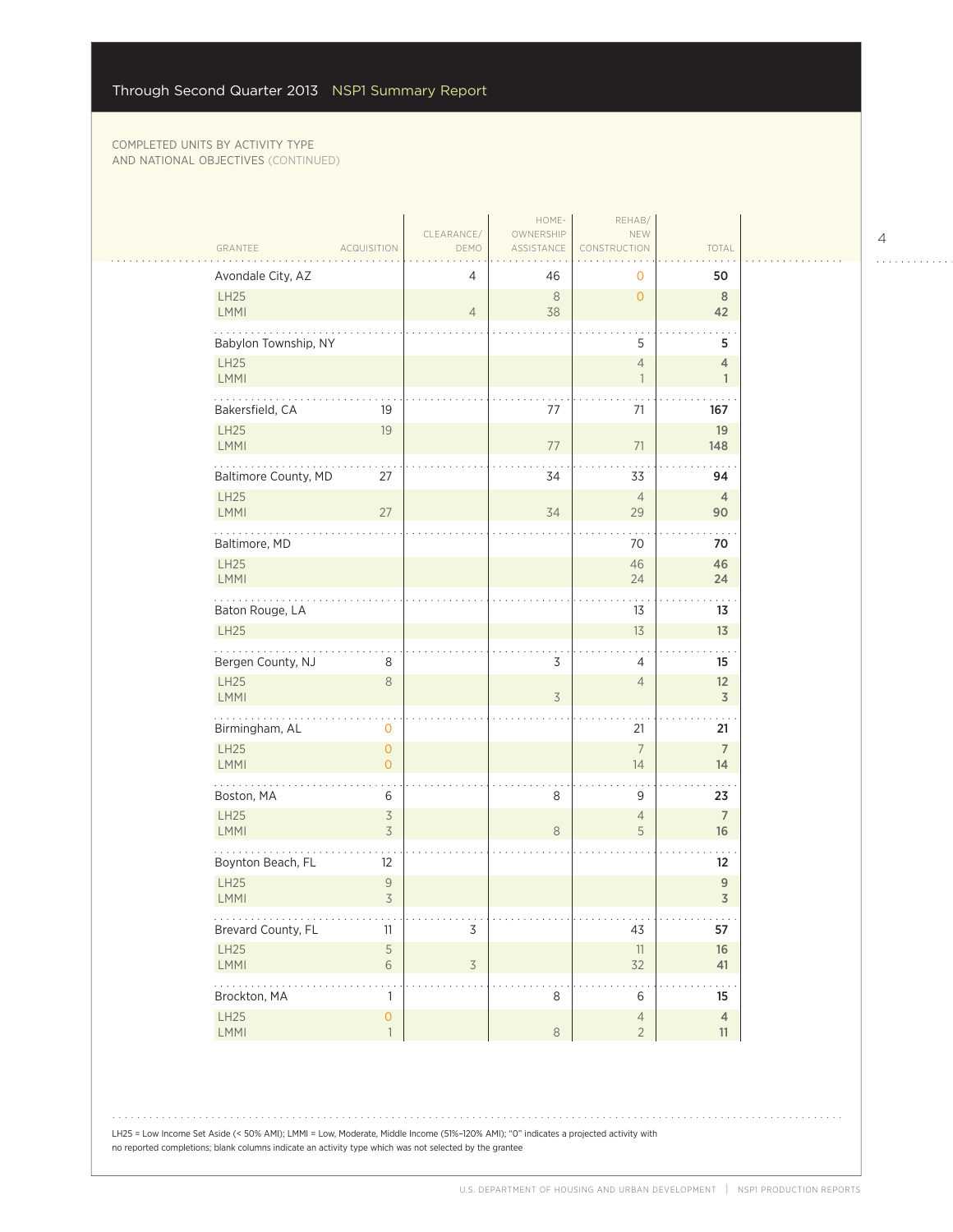$\sim$  .

| GRANTEE                                                    | <b>ACQUISITION</b>               | CLEARANCE/<br>DEMO | HOME-<br>OWNERSHIP<br>ASSISTANCE | REHAB/<br>NEW<br>CONSTRUCTION | TOTAL                         |  |
|------------------------------------------------------------|----------------------------------|--------------------|----------------------------------|-------------------------------|-------------------------------|--|
| Broward County, FL                                         | 0                                | 5                  | 22                               | 126                           | 153                           |  |
| LH25<br><b>LMMI</b>                                        | $\overline{O}$<br>$\overline{O}$ | 5                  | 22                               | 56<br>70                      | 56<br>97                      |  |
| Butler County, OH                                          |                                  | 29                 |                                  | 9                             | 38                            |  |
| LH25<br><b>LMMI</b>                                        |                                  | 29                 |                                  | $\mathsf 3$<br>6              | $\overline{\mathsf{3}}$<br>35 |  |
| Canton Township, MI                                        | 11                               |                    |                                  |                               | 11                            |  |
| LH25<br>LMMI                                               | $\overline{3}$<br>$\,8\,$        |                    |                                  |                               | $\mathfrak Z$<br>8            |  |
| Canton, OH                                                 |                                  | 243                |                                  | 17                            | 260                           |  |
| LH25<br>LMMI                                               |                                  | 243                |                                  | $11\,$<br>6                   | 11<br>249                     |  |
| Cape Coral, FL                                             | 0                                |                    | 38                               | 43                            | 81                            |  |
| LH25<br><b>LMMI</b>                                        | $\overline{O}$                   |                    | 38                               | $\,8\,$<br>35                 | $\,$ 8 $\,$<br>73             |  |
| .<br>Chandler, AZ                                          | 25                               |                    | $\overline{7}$                   |                               | 32                            |  |
| LH25<br>LMMI                                               | $\,8\,$<br>17                    |                    | $\overline{7}$                   |                               | $\,$ 8 $\,$<br>24             |  |
| Charlotte, NC                                              | 142                              |                    | 15                               | 82                            | 239                           |  |
| LH25<br>LMMI                                               | 20<br>122                        |                    | 15                               | $77 \,$<br>5                  | 97<br>142                     |  |
| .<br>Chattanooga, TN                                       | 10                               | 52                 | 4                                | 9                             | 75                            |  |
| LH25<br><b>LMMI</b>                                        | 10 <sup>°</sup>                  | 52                 | $\overline{4}$                   | 9                             | 10<br>65                      |  |
| Chicago, IL                                                |                                  | 76                 |                                  | 58                            | 134                           |  |
| <b>LH25</b><br>LMMI                                        |                                  | 76                 |                                  | 22<br>36                      | 22<br>112                     |  |
| Chula Vista, CA                                            | 21                               |                    | $\overline{2}$                   |                               | 23                            |  |
| LH25<br><b>LMMI</b>                                        | $\,8\,$<br>13                    |                    | $\overline{2}$                   |                               | $\,$ 8 $\,$<br>15             |  |
| Cicero, IL                                                 | $\overline{0}$                   |                    | 12                               | 3                             | 15                            |  |
| LH25<br>LMMI                                               | $\mathsf{O}\xspace$              |                    | $\,$ $\,$ $\,$<br>6              | $\mathbf{1}$<br>$\sqrt{2}$    | $\overline{7}$<br>$\,$ 8 $\,$ |  |
| $\mathbb{Z}^2$ . The same $\mathbb{Z}^2$<br>Cincinnati, OH |                                  | 213                |                                  | 54                            | 267                           |  |
| LH25<br>LMMI                                               |                                  | 213                |                                  | 27<br>27                      | 27<br>240                     |  |
|                                                            |                                  |                    |                                  |                               |                               |  |

 $1.1.1.1.1.1.1.1$ 

LH25 = Low Income Set Aside (< 50% AMI); LMMI = Low, Moderate, Middle Income (51%–120% AMI); "0" indicates a projected activity with no reported completions; blank columns indicate an activity type which was not selected by the grantee

 $\begin{array}{cccccccccccccc} . & . & . & . & . & . & . & . & . & . & . & . & . \end{array}$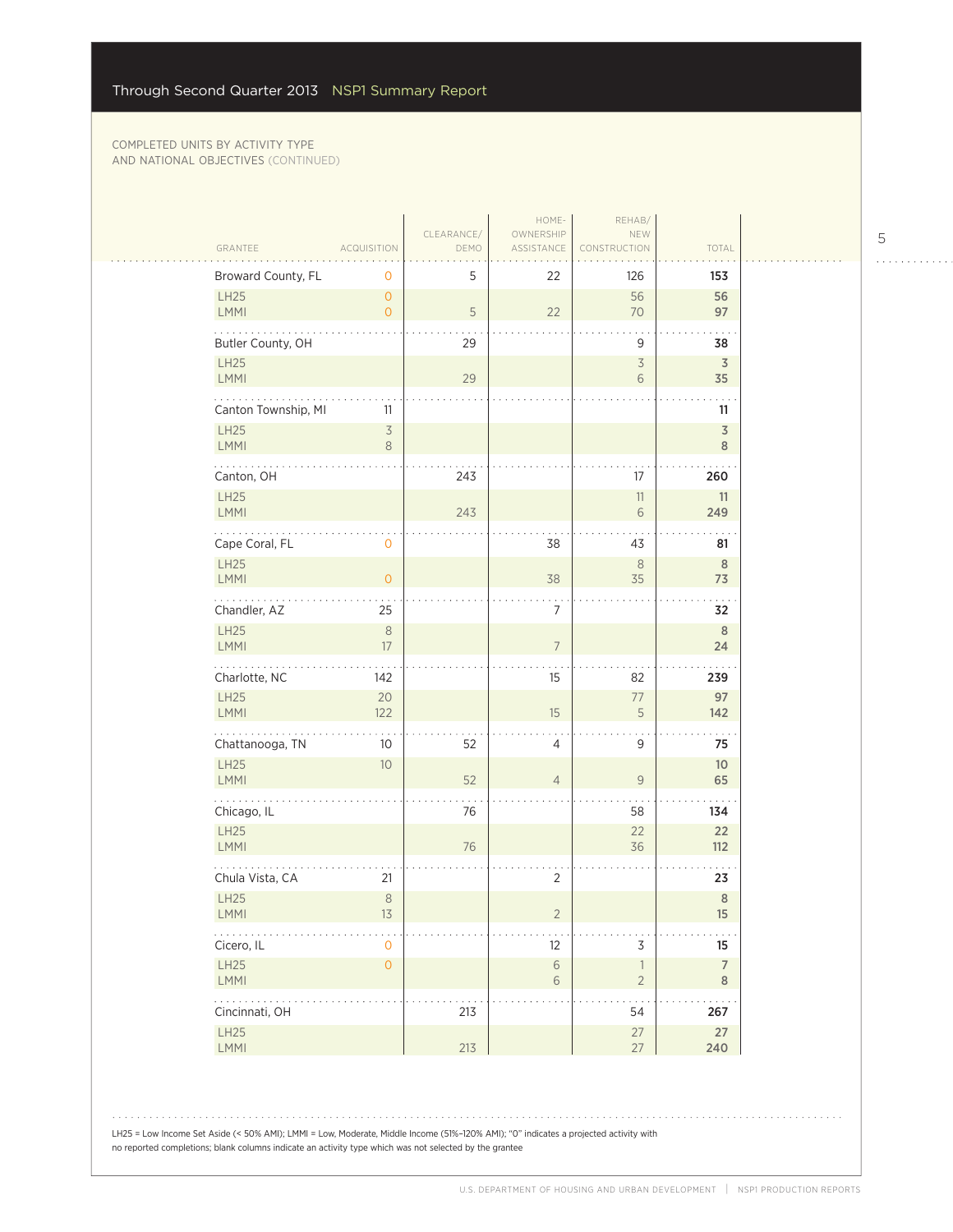$\sim 1$  .

 $\bar{\psi}$  .

| Clark County, NV                  |                |                | 13             | 209                              | 222                   |
|-----------------------------------|----------------|----------------|----------------|----------------------------------|-----------------------|
| LH25<br>LMMI                      |                |                | 13             | 79<br>130                        | 79<br>143             |
| Clayton County, GA                |                | $\mathbf 0$    | 9              | 173                              | 182                   |
| LH25<br>LMMI                      |                | $\overline{0}$ | 1<br>8         | 73<br>100                        | 74<br>108             |
| .<br>Cleveland, OH                |                | 687            |                | 105                              | 792                   |
| LH25<br><b>LMMI</b>               |                | 687            |                | 82<br>23                         | 82<br>710             |
| Clinton Township, MI              | 11             | $\mathbf 0$    |                | $12 \overline{ }$                | 23                    |
| <b>LH25</b><br><b>LMMI</b>        | 11             | $\overline{0}$ |                | 12                               | 11<br>12              |
| Cobb County, GA                   | 0              |                | 4              | 54                               | 58                    |
| <b>LH25</b><br>LMMI               | $\overline{O}$ |                | $\overline{4}$ | $\overline{3}$<br>51             | $\overline{3}$<br>55  |
| Collier County, FL                | 29             | 1              |                | 42                               | 72                    |
| <b>LH25</b><br><b>LMMI</b>        | 29             |                |                | 9<br>33                          | 38<br>34              |
| Columbus, OH                      |                | 99             |                | 119                              | 218                   |
| LH25<br>LMMI                      |                | 99             |                | 93<br>26                         | 93<br>125             |
| Columbus-Muscogee, GA             | 20             | 1              | 1              | 3                                | 25                    |
| LH25<br><b>LMMI</b>               | 6<br>14        | $\mathbf{1}$   | 1<br>$\Omega$  | $\overline{3}$<br>$\overline{O}$ | 10 <sup>°</sup><br>15 |
| Commonwealth of                   |                |                |                |                                  |                       |
| Puerto Rico<br>LH25               |                |                |                | 16<br>$\overline{4}$             | 16<br>4               |
| LMMI                              |                |                |                | 12                               | 12                    |
| Compton, CA<br>LH25               | 7<br>O.        |                |                |                                  | 7<br>$\mathbf 0$      |
| <b>LMMI</b><br>.                  | $\overline{7}$ |                |                |                                  | $\overline{7}$        |
| Connecticut State Program<br>LH25 | 60<br>28       | 1              | 12             | 7<br>5                           | 80<br>33              |
| <b>LMMI</b>                       | 32             | $\mathbf{1}$   | 12             | $\overline{2}$                   | 47                    |
| Contra Costa County, CA<br>LH25   |                |                | 22             | 23<br>$\mathsf 9$                | 45<br>9               |
| <b>LMMI</b>                       |                |                | 22             | 14                               | 36                    |

6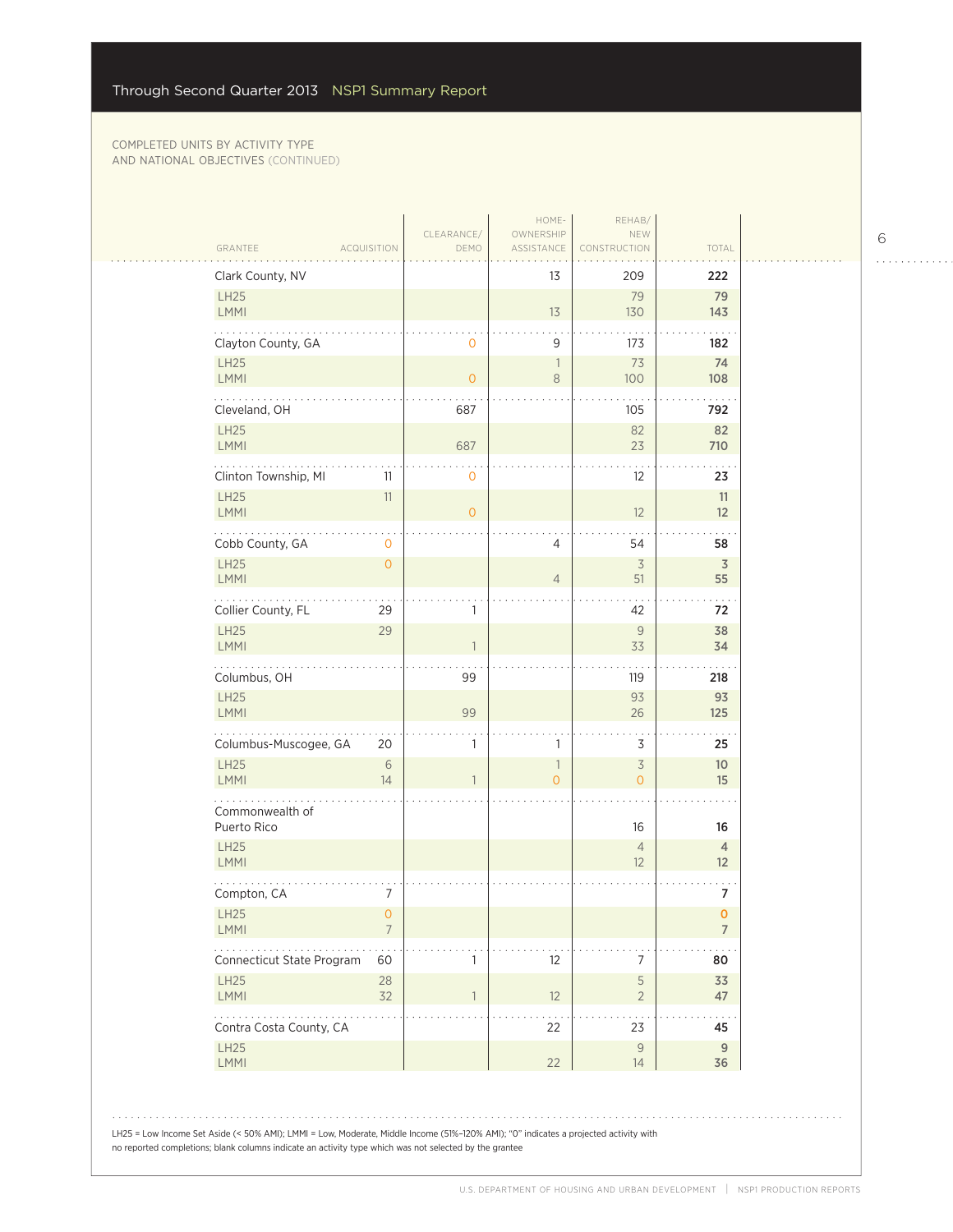|                                             |                                       | CLEARANCE/          | HOME-<br>OWNERSHIP               | REHAB/<br>NEW                         |                                           |
|---------------------------------------------|---------------------------------------|---------------------|----------------------------------|---------------------------------------|-------------------------------------------|
| GRANTEE                                     | <b>ACQUISITION</b>                    | DEMO                | ASSISTANCE                       | CONSTRUCTION                          | TOTAL                                     |
| Cook County, IL                             | 0                                     | 42                  |                                  | 2                                     | 44                                        |
| LH25<br><b>LMMI</b>                         | $\overline{O}$<br>$\overline{O}$      | 42                  |                                  | $\mathsf{O}$<br>$\overline{2}$        | $\mathbf 0$<br>44                         |
| Coral Springs, FL                           |                                       |                     | 38                               | 38                                    | 76                                        |
| <b>LH25</b><br><b>LMMI</b>                  |                                       |                     | 10<br>28                         | $10$<br>28                            | 20<br>56                                  |
| Corona, CA                                  | 17                                    |                     |                                  |                                       | 17                                        |
| LH25<br><b>LMMI</b>                         | $\mathsf O$<br>$17\,$                 |                     |                                  |                                       | $\mathbf{O}$<br>17                        |
| $\sim$ $\sim$ $\sim$<br>Cuyahoga County, OH |                                       | 57                  | $\overline{7}$                   | 258                                   | 322                                       |
| LH25<br>LMMI                                |                                       | 57                  | $\overline{7}$                   | 234<br>24                             | 234<br>88                                 |
| Dakota County, MN                           | $\mathbf 0$                           | 14                  | 41                               | 5                                     | 60                                        |
| <b>LH25</b><br>LMMI                         | $\circ$<br>$\overline{O}$             | 14                  | $\overline{4}$<br>37             | 5                                     | 9<br>51                                   |
| .<br>Dallas County, TX                      |                                       |                     | 12                               | 30                                    | 42                                        |
| LH25<br>LMMI                                |                                       |                     | 12                               | 30                                    | 12<br>30                                  |
| Dallas, TX                                  | 48                                    |                     |                                  | 43                                    | 91                                        |
| LH25<br>LMMI                                | 23<br>25                              |                     |                                  | 43                                    | 23<br>68                                  |
| Dayton, OH                                  |                                       | 691                 |                                  | $\sqrt{4}$                            | 695                                       |
| <b>LH25</b><br><b>LMMI</b>                  |                                       | 691                 |                                  | $\overline{4}$<br>$\mathsf{O}\xspace$ | $\overline{4}$<br>691                     |
| Dearborn, MI                                |                                       | 55                  |                                  | 5                                     | 60                                        |
| LH25<br>LMMI                                |                                       | 55                  |                                  | $\preceq$<br>$\overline{2}$           | $\overline{3}$<br>57                      |
| Deerfield Beach, FL                         | $\mathbf 0$                           |                     | $\overline{7}$                   | $\mathbf 0$                           | 7                                         |
| LH25<br>LMMI                                | $\mathsf{O}\xspace$<br>$\overline{O}$ |                     | $\overline{3}$<br>$\overline{4}$ | $\mathsf{O}\xspace$                   | $\overline{\mathsf{3}}$<br>$\overline{4}$ |
| Dekalb County, GA                           |                                       | $\mathsf{O}\xspace$ | 28                               | 158                                   | 186                                       |
| LH25<br>LMMI                                |                                       | $\mathsf{O}\xspace$ | $\overline{1}$<br>27             | 94<br>64                              | 95<br>91                                  |
| .<br>Deltona, FL                            |                                       |                     |                                  | 53                                    | 53                                        |
| LH25<br>LMMI                                |                                       |                     |                                  | $18\,$<br>35                          | 18<br>35                                  |

 $\begin{array}{cccccccccccccc} . & . & . & . & . & . & . & . & . & . & . & . & . \end{array}$ 

7

LH25 = Low Income Set Aside (< 50% AMI); LMMI = Low, Moderate, Middle Income (51%–120% AMI); "0" indicates a projected activity with no reported completions; blank columns indicate an activity type which was not selected by the grantee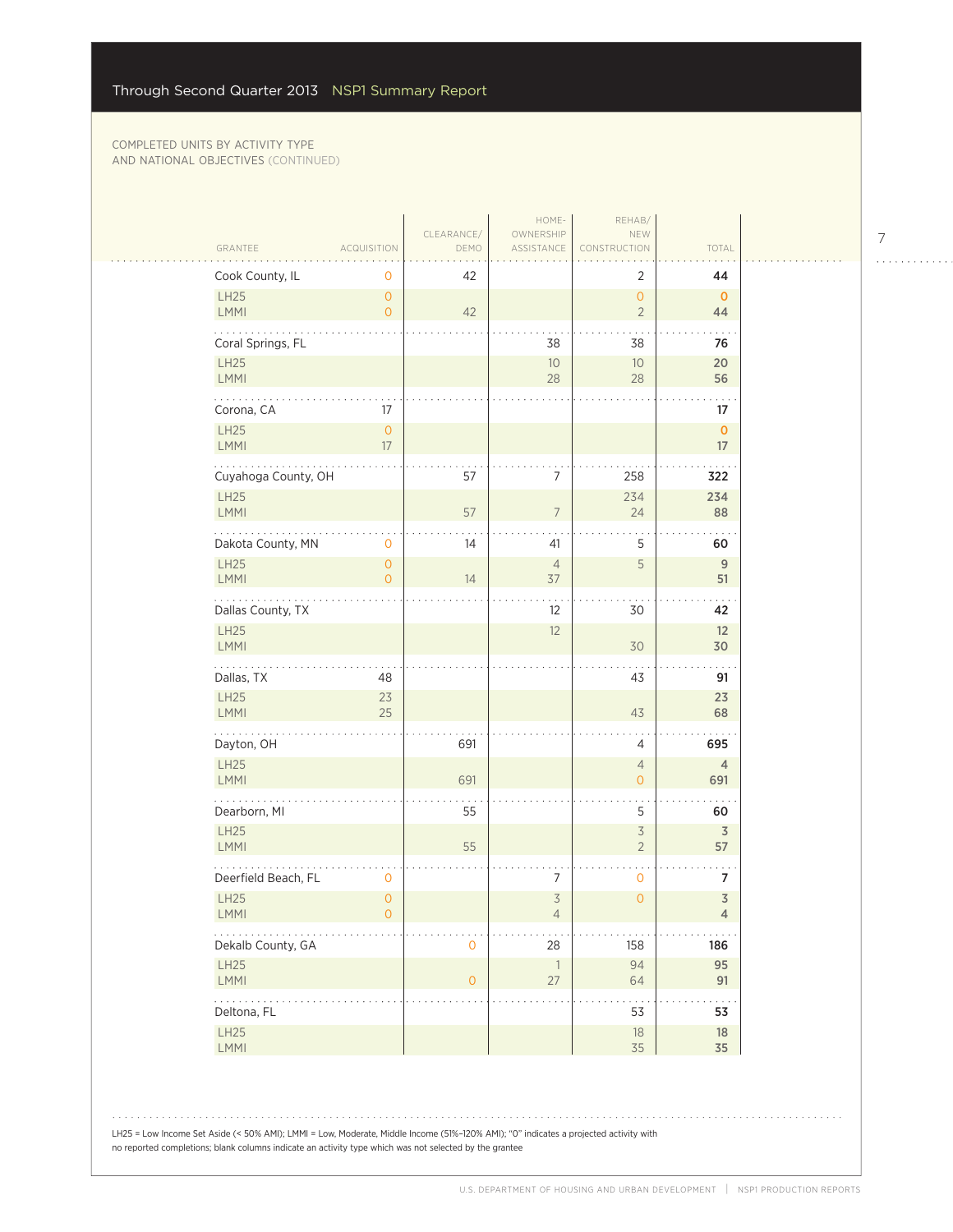| Denver, CO              |                                            |                | 43             | 14                                         | 57                          |
|-------------------------|--------------------------------------------|----------------|----------------|--------------------------------------------|-----------------------------|
| LH25<br>LMMI            |                                            |                | 33<br>10       | 14                                         | 33<br>24                    |
| Detroit, MI             | 0                                          | 3,086          | $\mathbf 0$    | 27                                         | 3,113                       |
| LH25<br>LMMI            | $\circ$                                    | 3,086          | $\overline{O}$ | 27<br>$\overline{O}$                       | 27<br>3,086                 |
| DuPage County, IL       | $\mathsf{O}$                               |                | 15             | 26                                         | 41                          |
| LH25<br>LMMI            | $\mathsf{O}\xspace$<br>$\mathsf{O}\xspace$ |                | 15             | $7\overline{ }$<br>19                      | $\overline{7}$<br>34        |
| El Paso, TX             | $\mathsf{O}$                               |                |                | 17                                         | 17                          |
| LH25<br>LMMI            | $\mathsf O$                                |                |                | 15<br>$\sqrt{2}$                           | 15<br>$\sqrt{2}$            |
| Elgin, IL               | $\mathsf{O}$                               | 0              |                | 5                                          | 5                           |
| <b>LH25</b><br>LMMI     | $\overline{O}$                             | $\overline{0}$ |                | $\overline{\mathcal{S}}$<br>$\overline{2}$ | $\mathfrak Z$<br>$\sqrt{2}$ |
| .<br>Elk Grove, CA      |                                            |                | 15             | 17                                         | 32                          |
| LH25<br>LMMI            |                                            |                | 15             | $\,8\,$<br>$\mathsf{9}$                    | $\,$ 8 $\,$<br>24           |
| Elkhart, IN             | $\mathsf{O}$                               | 55             |                | $\mathbf{1}$                               | 56                          |
| LH25<br>LMMI            | $\mathsf{O}\xspace$<br>$\overline{O}$      | 55             |                | $\overline{\phantom{a}}$<br>$\circ$        | $\mathbf{1}$<br>55          |
| .<br>Elyria, OH         |                                            | 38             |                | 8                                          | 46                          |
| LH25<br><b>LMMI</b>     |                                            | 38             |                | $\sqrt{6}$<br>$\overline{2}$               | $\sqrt{6}$<br>40            |
| Escambia County, FL     | $\mathbf 0$                                | 48             | 8              | 91                                         | 147                         |
| LH25<br>LMMI            | $\mathsf{O}\xspace$<br>$\overline{O}$      | 48             | $\,8\,$        | 54<br>$37\,$                               | 54<br>93                    |
| Euclid, OH              | 0                                          | 31             |                | 8                                          | 39                          |
| LH25<br>LMMI            | $\mathsf{O}\xspace$<br>$\mathsf{O}\xspace$ | 31             |                | $\sqrt{2}$<br>$\,$ $\,$ $\,$ $\,$          | $\sqrt{2}$<br>$37\,$        |
| .<br>Evansville, IN     | $\overline{2}$                             | 86             |                | 14                                         | $102\,$                     |
| LH25<br>LMMI            | $\overline{2}$<br>$\mathsf{O}\xspace$      | 86             |                | $\mathsf S$<br>$\mathcal G$                | $\overline{7}$<br>95        |
| .<br>Fairfax County, VA | $\sim$<br>28                               |                | 10             |                                            | 38                          |
| LH25<br>LMMI            | $28\,$                                     |                | 10             |                                            | $28\,$<br>10 <sup>°</sup>   |

LH25 = Low Income Set Aside (< 50% AMI); LMMI = Low, Moderate, Middle Income (51%–120% AMI); "0" indicates a projected activity with no reported completions; blank columns indicate an activity type which was not selected by the grantee

 $\begin{array}{cccccccccccccc} . & . & . & . & . & . & . & . & . & . & . & . & . \end{array}$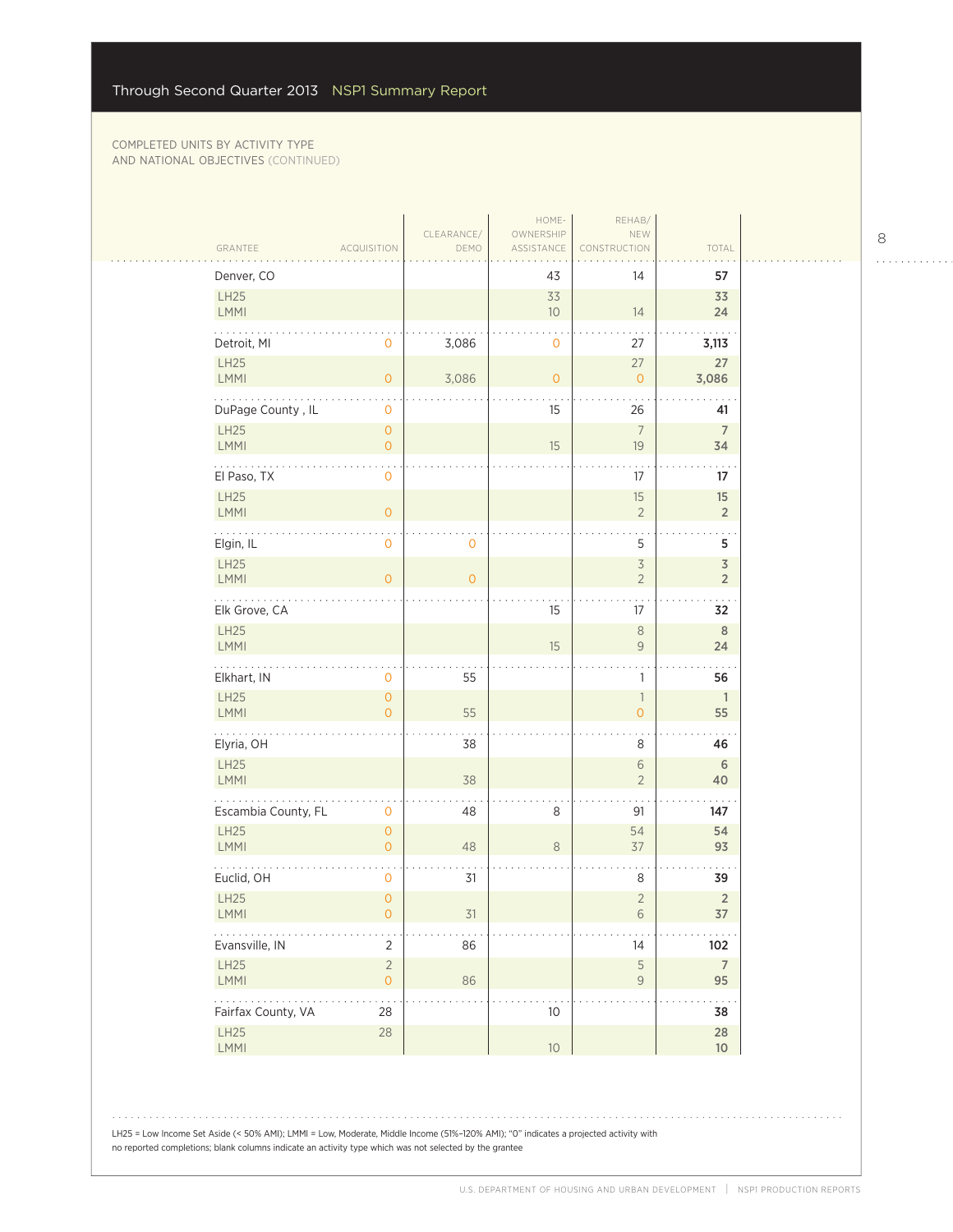$\mathbb{R}$ 

| GRANTEE                            | <b>ACQUISITION</b>            | CLEARANCE/<br>DEMO  | HOME-<br>OWNERSHIP<br>ASSISTANCE | REHAB/<br>NEW<br><b>FRUCTION</b> | TOTAL                        |
|------------------------------------|-------------------------------|---------------------|----------------------------------|----------------------------------|------------------------------|
| Flint, MI                          | 0                             | 125                 | 0                                | 0                                | 125                          |
| <b>LH25</b><br>LMMI                | $\circ$<br>$\overline{O}$     | 125                 | $\circ$                          | $\circ$                          | $\mathbf{O}$<br>125          |
| Fontana, CA<br>LH25<br><b>LMMI</b> |                               |                     |                                  | 25<br>$7\overline{ }$<br>18      | 25<br>$\overline{7}$<br>18   |
| Fort Bend County, TX               | $\mathbf 0$                   |                     | 4                                | 18                               | 22                           |
| <b>LH25</b><br><b>LMMI</b>         | $\overline{0}$                |                     | $\overline{2}$<br>$\overline{2}$ | 14<br>$\overline{4}$             | 16<br>6                      |
| Fort Lauderdale, FL                | 33                            |                     |                                  |                                  | 33                           |
| <b>LH25</b><br>LMMI                | 11<br>22                      |                     |                                  |                                  | 11<br>22                     |
| Fort Wayne, IN                     | $\mathbf 0$                   |                     | 1                                | 40                               | 41                           |
| LH25<br><b>LMMI</b>                | $\overline{O}$                |                     |                                  | 16<br>24                         | 16<br>25                     |
| .<br>Fort Worth, TX                | 61                            |                     | 166                              |                                  | 227                          |
| <b>LH25</b><br><b>LMMI</b>         | 61                            |                     | 13<br>153                        |                                  | 74<br>153                    |
| Franklin County, OH                | 8                             | $\mathbf 0$         |                                  | 43                               | 51                           |
| <b>LH25</b><br><b>LMMI</b>         | $\overline{2}$<br>6           | $\mathsf{O}\xspace$ |                                  | 23<br>20                         | 25<br>26                     |
| .<br>Fresno County. CA             | 68                            |                     | 68                               |                                  | 136                          |
| LH25<br><b>LMMI</b>                | 25<br>43                      |                     | 25<br>43                         |                                  | 50<br>86                     |
| Fresno, CA                         | 260                           |                     | 82                               | $\mathbf 0$                      | 342                          |
| <b>LH25</b><br>LMMI                | 236<br>24                     |                     | 82                               | $\overline{O}$                   | 236<br>106                   |
| Ft. Myers, FL                      | 15                            |                     |                                  | 30                               | 45                           |
| <b>LH25</b><br>LMMI                | 14                            |                     |                                  | 14<br>$16\,$                     | 28<br>17                     |
| .<br>Fulton County, GA             | $\mathbf 0$                   |                     |                                  | $100$                            | 100                          |
| LH25                               | $\mathsf{O}\xspace$           |                     |                                  | $28\,$<br>72                     | $28\,$<br>72                 |
| LMMI                               | $\overline{O}$                |                     |                                  |                                  |                              |
| .<br>Garland, TX<br>LH25           | $\mathsf 9$<br>$\overline{4}$ | $10$                | $\overline{4}$                   |                                  | $\cdots$<br>23<br>$\sqrt{4}$ |

9

 $\begin{array}{cccccccccccccc} . & . & . & . & . & . & . & . & . & . & . & . & . \end{array}$ 

LH25 = Low Income Set Aside (< 50% AMI); LMMI = Low, Moderate, Middle Income (51%–120% AMI); "0" indicates a projected activity with no reported completions; blank columns indicate an activity type which was not selected by the grantee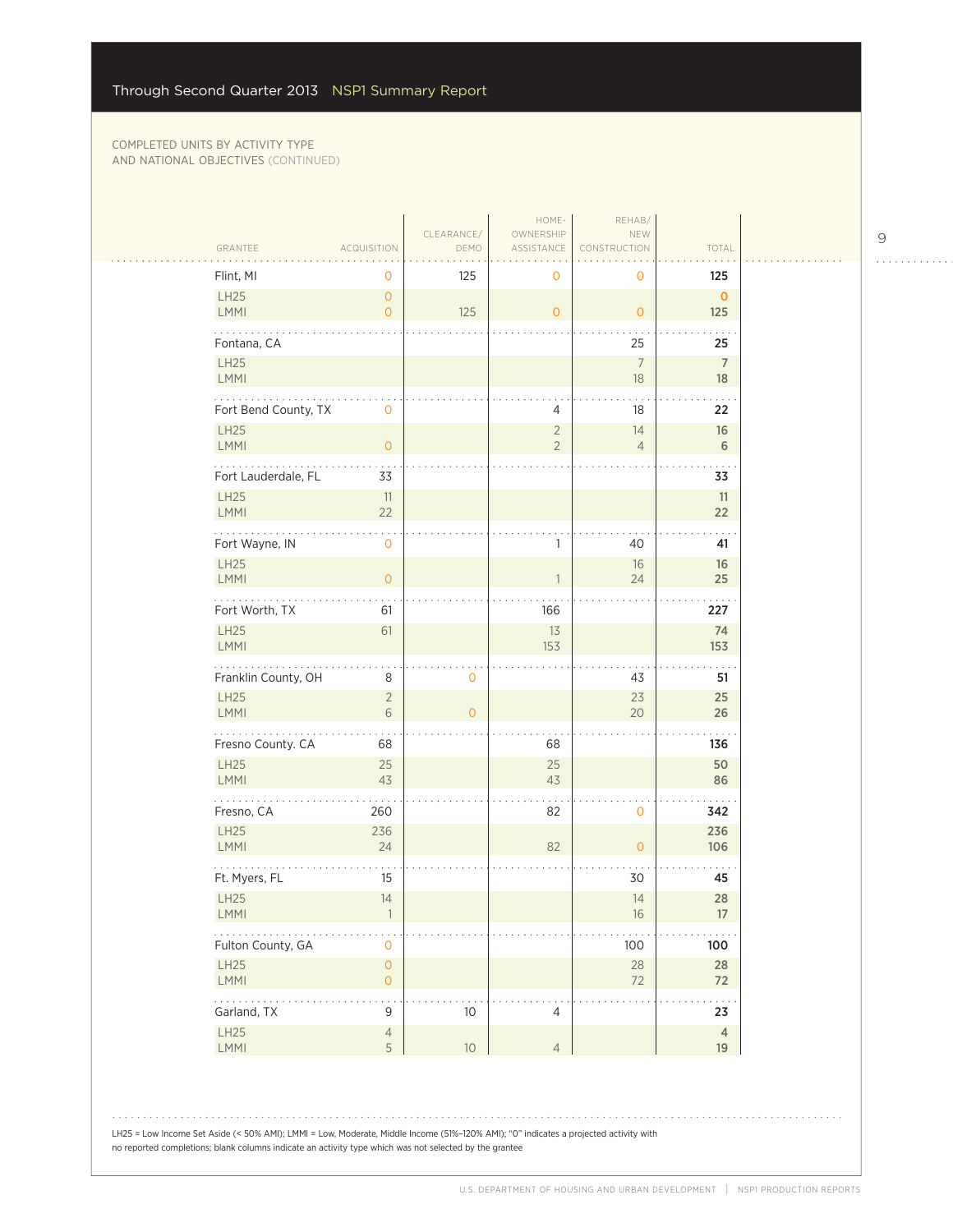| Gary, IN                    | 11                               | 185            |                |                     | 196         |
|-----------------------------|----------------------------------|----------------|----------------|---------------------|-------------|
| LH25                        | $\mathcal G$                     |                |                |                     | $\mathsf g$ |
| LMMI                        | $\overline{2}$                   | 185            |                |                     | 187         |
| Genesee County, MI          | 46                               | 150            | 8              | 0                   | 204         |
| LH25                        | 24                               |                |                | $\overline{O}$      | 24          |
| LMMI<br>.                   | 22                               | 150            | $\,8\,$        |                     | 180         |
| Glendale, AZ                | 37                               |                |                |                     | 37          |
| LH25<br>LMMI                | 27<br>10 <sup>°</sup>            |                |                |                     | 27<br>10    |
|                             |                                  |                |                |                     |             |
| Grand Prairie, TX           | 19                               |                | 61             |                     | 80          |
| LH25<br>LMMI                | $\overline{4}$<br>15             |                | $10$<br>51     |                     | 14<br>66    |
| Grand Rapids, MI            |                                  | 0              | 10             | 38                  | 48          |
| LH25                        |                                  |                |                | 11                  | 11          |
| <b>LMMI</b>                 |                                  | $\overline{0}$ | 10             | 27                  | 37          |
| Greenville County, SC       | 4                                | 45             |                | 21                  | 70          |
| <b>LH25</b><br><b>LMMI</b>  | $\overline{3}$<br>$\overline{1}$ | 45             |                | 21                  | 24<br>46    |
| Gwinnett County, GA         | 112                              |                | 37             | 143                 | 292         |
| <b>LH25</b>                 | 58                               |                | $\sqrt{2}$     | 61                  | 121         |
| LMMI<br>.                   | 54                               |                | 35             | 82                  | 171         |
| Hamilton City, OH           | 1                                | 8              | 0              | 12                  | 21          |
| LH25<br>LMMI                | $\overline{1}$<br>$\overline{O}$ | $\,8\,$        | $\overline{O}$ | $\overline{7}$<br>5 | 8<br>13     |
| Hamilton County, IN         | 23                               |                |                |                     | 23          |
| LH25<br>LMMI                | $\mathsf S$<br>18                |                |                |                     | 5<br>18     |
|                             |                                  |                |                |                     |             |
| Hamilton County, OH<br>LH25 | 2<br>$\ensuremath{\mathbb{1}}$   | 109            |                | 36<br>16            | 147<br>17   |
| LMMI                        |                                  | 109            |                | 20                  | 130         |
| Hammond, IN                 |                                  |                |                | 29                  | 29          |
| LH25                        |                                  |                |                | 14                  | 14          |
| LMMI<br>$\ldots$            |                                  |                |                | 15                  | 15          |
| Harris County, TX           | 83                               |                |                | 131                 | 214         |
| LH25<br>LMMI                | $\mathsf{O}$<br>83               |                |                | 131                 | 131<br>83   |
|                             |                                  |                |                |                     |             |

LH25 = Low Income Set Aside (< 50% AMI); LMMI = Low, Moderate, Middle Income (51%–120% AMI); "0" indicates a projected activity with no reported completions; blank columns indicate an activity type which was not selected by the grantee

10

. . . . . . . . . . . .

 $\overline{\mathbb{R}}$  .

 $\sim$   $\sim$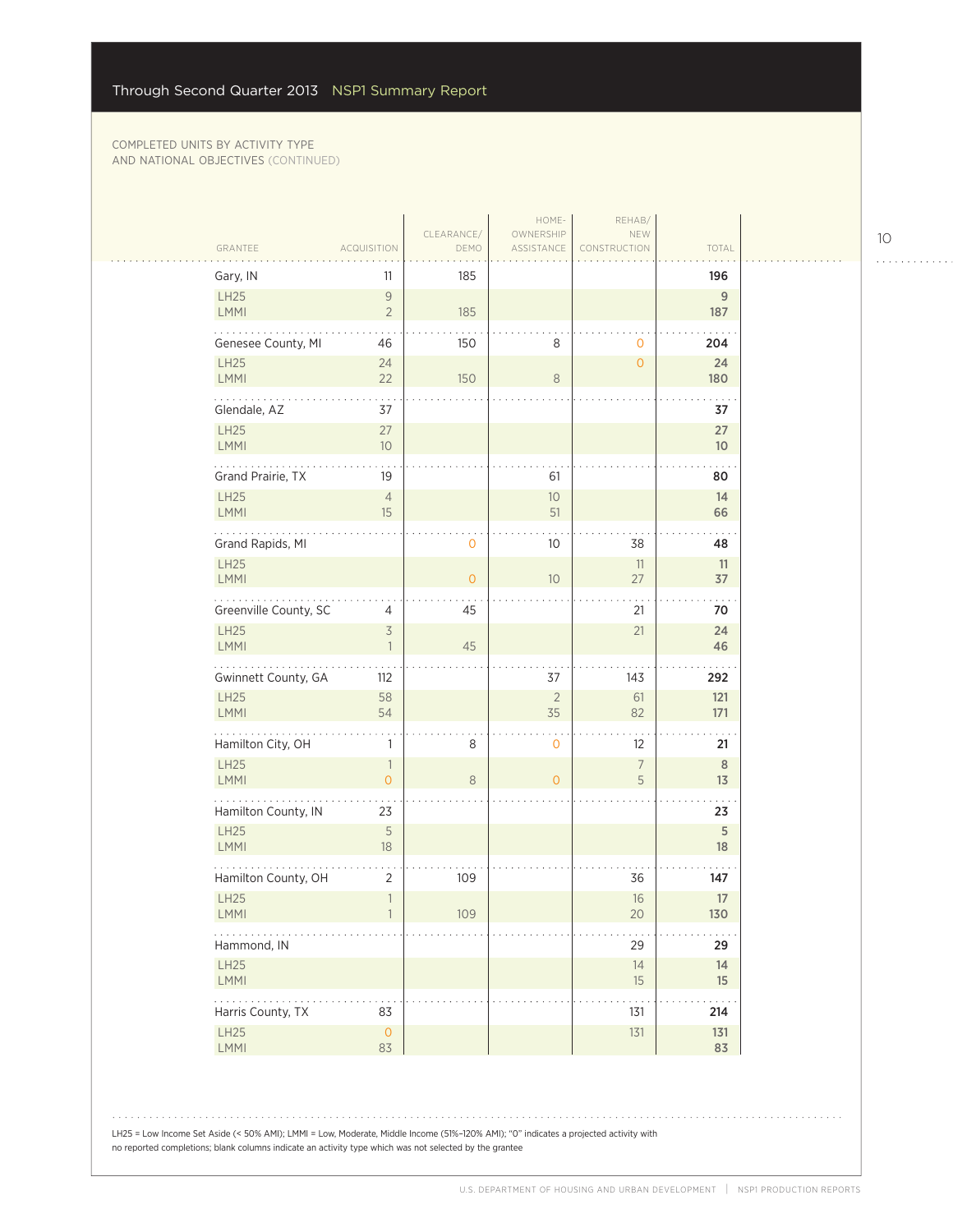$\sim$  .

|                                                                |                                  | CLEARANCE/     | HOME-<br>OWNERSHIP | REHAB/<br>NEW                    |                                           |  |
|----------------------------------------------------------------|----------------------------------|----------------|--------------------|----------------------------------|-------------------------------------------|--|
| GRANTEE                                                        | <b>ACQUISITION</b>               | DEMO           | ASSISTANCE         | CONSTRUCTION                     | TOTAL                                     |  |
| Hawaii State Program                                           | 16                               |                |                    | 59                               | 75                                        |  |
| LH25<br><b>LMMI</b>                                            | 16                               |                |                    | 28<br>31                         | 28<br>47                                  |  |
| Hemet, CA                                                      | 46                               | $\mathbf 0$    |                    |                                  | 46                                        |  |
| LH25<br>LMMI                                                   | $\sqrt{5}$<br>41                 | $\overline{O}$ |                    |                                  | $\sqrt{5}$<br>41                          |  |
| Henderson, NV                                                  | 18                               |                | 14                 | 5                                | 37                                        |  |
| LH25<br><b>LMMI</b>                                            | $\mathcal G$<br>$\mathcal G$     |                | 14                 | $\overline{3}$<br>$\overline{2}$ | 12<br>25                                  |  |
| Hennepin County, MN                                            |                                  |                | 32                 | 22                               | 54                                        |  |
| <b>LH25</b><br><b>LMMI</b>                                     |                                  |                | $\mathsf{9}$<br>23 | $\overline{7}$<br>15             | 16<br>38                                  |  |
| Hesperia, CA                                                   | 1                                |                |                    |                                  | 1                                         |  |
| LH25<br><b>LMMI</b>                                            | $\overline{0}$                   |                |                    |                                  | 0<br>$\mathbb{1}$                         |  |
| Hialeah, FL                                                    |                                  |                |                    | 0                                | 0                                         |  |
| LH25<br><b>LMMI</b>                                            |                                  |                |                    | $\overline{0}$<br>$\overline{O}$ | $\overline{\mathbf{O}}$<br>$\overline{O}$ |  |
| Hidalgo County, TX                                             | 5                                |                |                    | 0                                | $\sim$ $\sim$<br>5                        |  |
| LH25<br><b>LMMI</b>                                            | 1<br>$\overline{4}$              |                |                    | $\overline{O}$                   | $\mathbf{1}$<br>$\overline{4}$            |  |
| Hillsborough County, FL                                        | 51                               | 12             |                    | 0                                | 63                                        |  |
| LH25<br><b>LMMI</b>                                            | $\circ$<br>51                    | 12             |                    | $\overline{0}$                   | $\mathbf{0}$<br>63                        |  |
| Hollywood, FL                                                  | 25                               | 11             |                    | 36                               | 72                                        |  |
| LH25<br><b>LMMI</b>                                            | 25<br>$\overline{O}$             | 11             |                    | 5<br>31                          | 30<br>42                                  |  |
| Homestead City, FL                                             | 12                               | 0              | $\overline{2}$     | 12                               | 26                                        |  |
| LH25<br><b>LMMI</b>                                            | $\sqrt{4}$<br>8                  | 0              | 2                  | $\overline{4}$<br>$8\phantom{1}$ | $\,$ 8 $\,$<br>18                         |  |
| Houston, TX                                                    | 13                               | 100            |                    | $\mathbf 0$                      | 113                                       |  |
| LH25<br>LMMI                                                   | $10$<br>$\overline{\mathcal{S}}$ | 100            |                    | $\mathsf{O}\xspace$              | $10$<br>103                               |  |
| $\mathbb{Z}^2$ . The set of $\mathbb{Z}^2$<br>Indianapolis, IN |                                  | 240            |                    | 297                              | 537                                       |  |
| LH25<br>LMMI                                                   |                                  | 240            |                    | 191<br>106                       | 191<br>346                                |  |

LH25 = Low Income Set Aside (< 50% AMI); LMMI = Low, Moderate, Middle Income (51%–120% AMI); "0" indicates a projected activity with no reported completions; blank columns indicate an activity type which was not selected by the grantee

11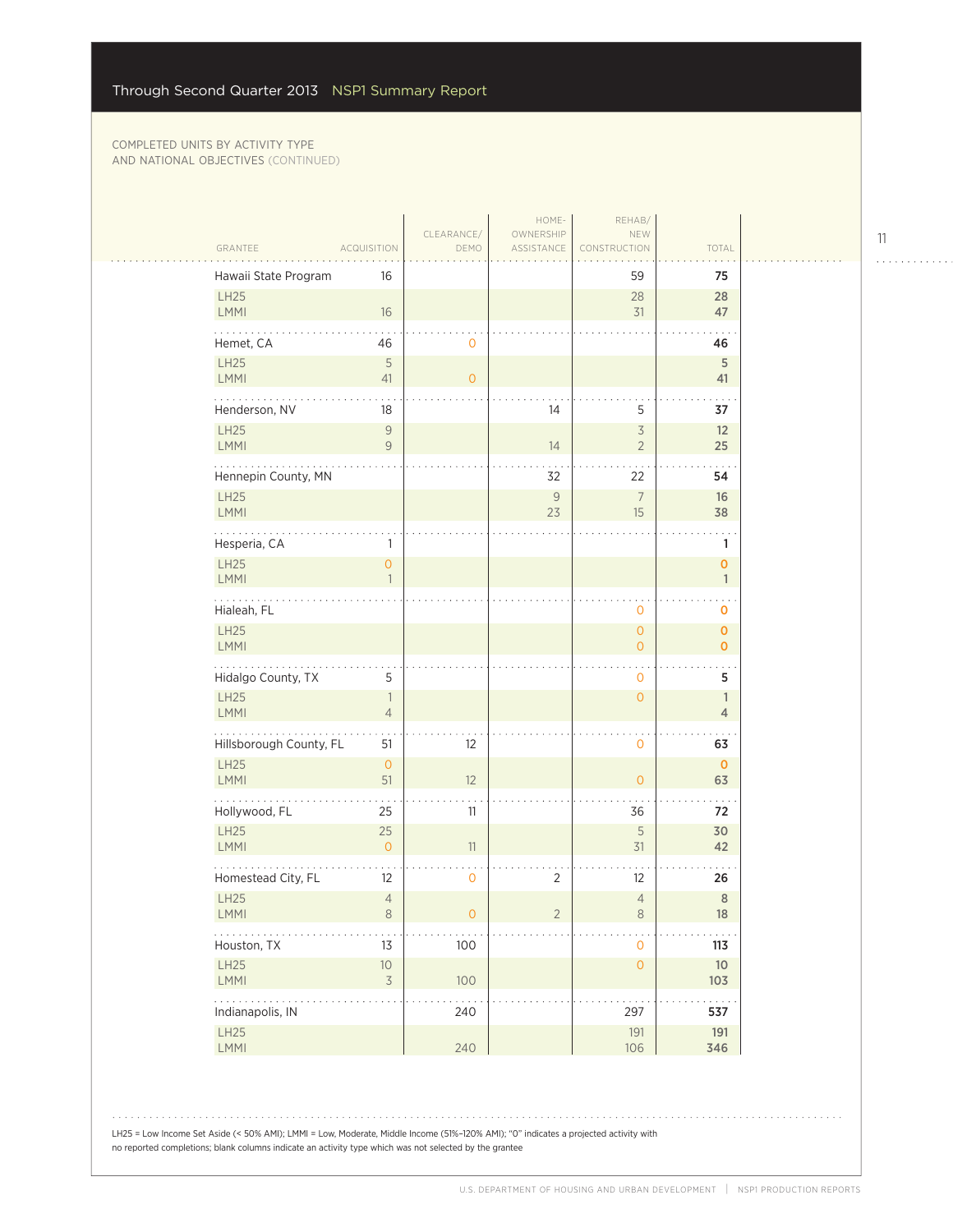$\sim$  .

| Islip Town, NY                                              |                                |                | ASSISTANCE     | CONSTRUCTION                   | TOTAL                         |
|-------------------------------------------------------------|--------------------------------|----------------|----------------|--------------------------------|-------------------------------|
|                                                             |                                |                |                | 12                             | $12 \overline{ }$             |
| LH25<br>LMMI                                                |                                |                |                | $\overline{4}$<br>8            | $\overline{4}$<br>8           |
| Jackson, MS                                                 | $\mathbf{O}$                   |                |                | 14                             | 14                            |
| LH25<br>LMMI                                                | $\circ$<br>$\overline{O}$      |                |                | 10<br>$\overline{4}$           | 10<br>$\overline{4}$          |
|                                                             |                                |                |                |                                |                               |
| Jacksonville-Duval, FL<br><b>LH25</b>                       |                                | $\mathbf 0$    | $\mathbf 0$    | 110<br>52                      | 110<br>52                     |
| LMMI                                                        |                                | $\overline{O}$ | $\overline{O}$ | 58                             | 58                            |
| Jefferson County, AL                                        | $\mathbf 0$                    |                |                | 15                             | 15                            |
| LH25<br>LMMI                                                | $\circ$<br>$\circ$             |                |                | $\sqrt{6}$<br>$\mathsf{9}$     | $\,$ 6<br>$\overline{9}$      |
| Jersey City, NJ                                             | 6                              | $\mathsf 9$    |                | 70                             | 85                            |
| LH25<br><b>LMMI</b>                                         | 6                              | $\mathcal G$   |                | 43<br>27                       | 43<br>42                      |
|                                                             |                                | $\cdot$        |                |                                |                               |
| Joliet, IL<br>LH25                                          |                                | 3              | 11             | 17<br>$\sqrt{5}$               | 31<br>$\mathsf S$             |
| LMMI                                                        |                                | $\overline{3}$ | 11             | 12                             | 26                            |
| Kane County, IL                                             | 1                              |                |                | 13                             | 14                            |
| LH25<br><b>LMMI</b>                                         | $\overline{0}$<br>$\mathbf{1}$ |                |                | $\overline{\mathcal{S}}$<br>10 | $\overline{\mathsf{3}}$<br>11 |
| .<br>Kansas City, MO                                        |                                |                |                | 27                             | 27                            |
| LH25<br><b>LMMI</b>                                         |                                |                |                | 6<br>21                        | 6<br>21                       |
| Kent County, MI                                             | 19                             |                |                | 32                             | 51                            |
| <b>LH25</b><br><b>LMMI</b>                                  | $\overline{7}$<br>12           |                |                | $\mathsf{9}$<br>23             | 16<br>35                      |
| Kern County, CA                                             | 28                             |                |                | 0                              | 28                            |
| LH25<br><b>LMMI</b>                                         | 26<br>2                        |                |                | $\overline{0}$<br>$\circ$      | 26<br>$\overline{2}$          |
| $\ldots$<br>Kissimmee, FL                                   | 10                             |                |                | $\mathsf 9$                    | 19                            |
| LH25<br>LMMI                                                | $\mathsf{O}\xspace$<br>$10\,$  |                |                | $\mathsf{9}$                   | $\mathbf 0$<br>19             |
| $\mathbb{Z}^2$ . The set of $\mathbb{Z}^2$<br>Knoxville, TN | 8                              | 18             |                | 104                            | 130                           |
| LH25<br>LMMI                                                | $\overline{2}$<br>$\sqrt{6}$   | 18             |                | $47\,$<br>57                   | 49<br>81                      |

LH25 = Low Income Set Aside (< 50% AMI); LMMI = Low, Moderate, Middle Income (51%–120% AMI); "0" indicates a projected activity with no reported completions; blank columns indicate an activity type which was not selected by the grantee

12

. . . . . . . . . . . .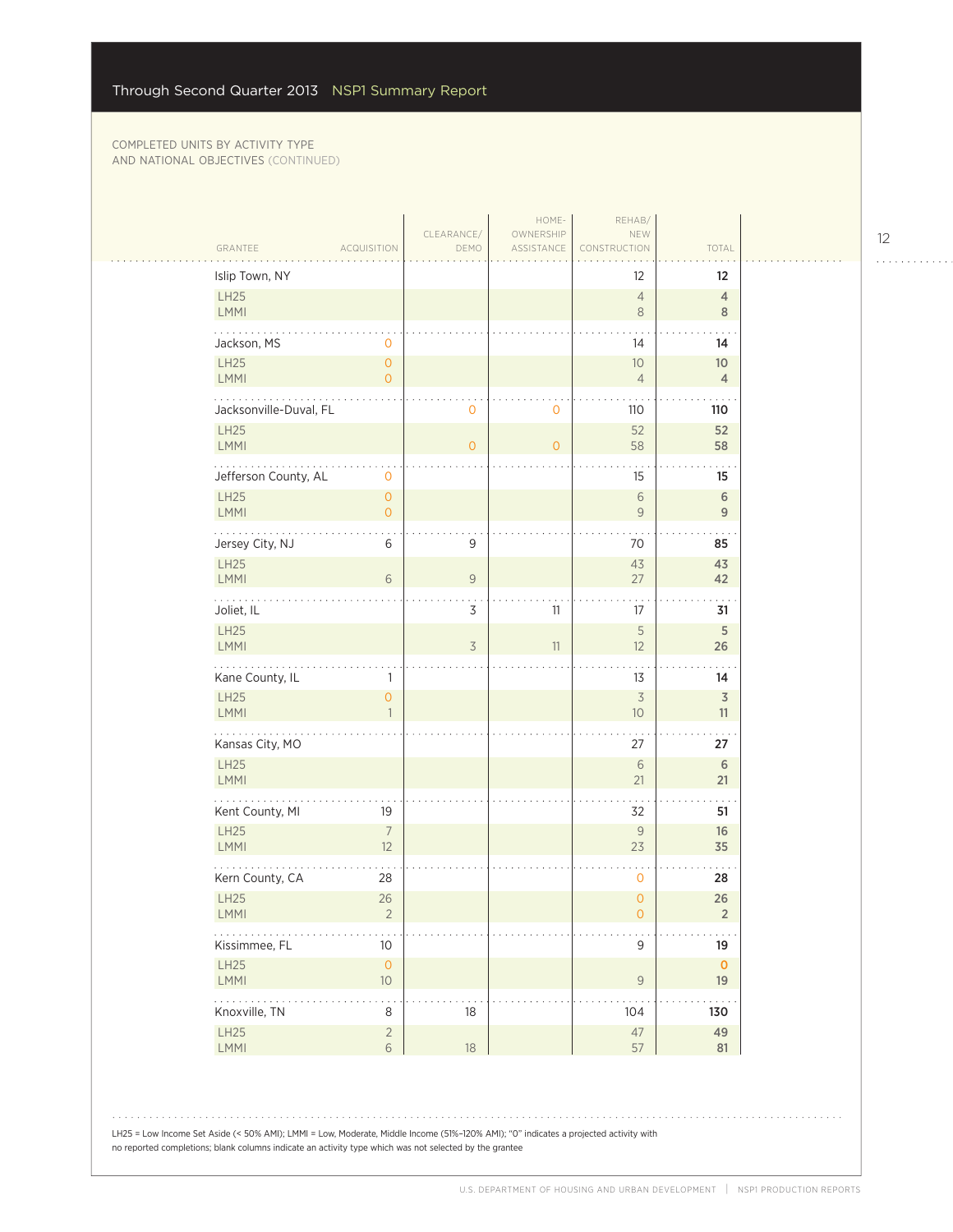| GRANTEE               | <b>ACQUISITION</b>                      | CLEARANCE/<br>DEMO               | HOME-<br>OWNERSHIP<br>ASSISTANCE | REHAB/<br>NEW<br>NSTRUCTION            | TOTAL                              |  |
|-----------------------|-----------------------------------------|----------------------------------|----------------------------------|----------------------------------------|------------------------------------|--|
| Kokomo, IN            | 0                                       | 0                                | 0                                | 13                                     | 13                                 |  |
| LH25<br>LMMI          | $\mathsf{O}\xspace$<br>$\overline{0}$   | $\overline{O}$                   | $\mathbf{O}$                     | $\overline{9}$<br>$\overline{4}$       | $\boldsymbol{9}$<br>$\overline{4}$ |  |
| Lake County, FL       | $\mathsf{O}\xspace$                     | 0                                |                                  | 28                                     | 28                                 |  |
| LH25<br>LMMI          | $\mathsf O$<br>$\overline{0}$           | $\overline{O}$                   |                                  | 13<br>15                               | 13<br>15                           |  |
| Lake County, IL       |                                         |                                  |                                  | 40                                     | 40                                 |  |
| LH25<br>LMMI          |                                         |                                  |                                  | 13<br>27                               | 13<br>27                           |  |
| Lake County, IN       | 22                                      | 22                               |                                  | 24                                     | .<br>68                            |  |
| LH25<br>LMMI          | 22                                      | 22                               |                                  | 24                                     | 24<br>44                           |  |
| Lake County, OH       | $\mathsf{O}\xspace$                     |                                  |                                  | 16                                     | 16                                 |  |
| LH25<br>LMMI          | $\mathsf{O}\xspace$                     |                                  |                                  | $16\,$                                 | $\mathbf{0}$<br>$16\,$             |  |
| .<br>Lakeland, FL     | 0                                       | 5                                |                                  | 12                                     | 17                                 |  |
| LH25<br>LMMI          | $\mathsf{O}\xspace$<br>$\circ$          | $\overline{3}$<br>$\overline{2}$ |                                  | $\sqrt{5}$<br>$\overline{\mathcal{I}}$ | $\,8\,$<br>9                       |  |
| Lancaster, CA         | 28                                      |                                  |                                  | $\mathbf{O}$                           | 28                                 |  |
| LH25<br>LMMI          | 13<br>15                                |                                  |                                  | $\mathsf{O}\xspace$<br>$\circ$         | 13<br>15                           |  |
| Lansing, MI           |                                         | 84                               |                                  | 18                                     | 102                                |  |
| LH25<br><b>LMMI</b>   |                                         | 84                               |                                  | $\,8\,$<br>$10$                        | 8<br>94                            |  |
| Las Vegas, NV         | 30                                      | 1                                | 114                              |                                        | 145                                |  |
| LH25<br>LMMI          | 30<br>$\overline{0}$                    | $\mathbf{1}$                     | 114                              |                                        | 30<br>115                          |  |
| Lauderhill, FL        | $\mathsf 3$                             |                                  | 41                               |                                        | 44                                 |  |
| LH25<br>LMMI          | $\ensuremath{\mathbb{1}}$<br>$\sqrt{2}$ |                                  | $\overline{7}$<br>34             |                                        | $\,$ 8 $\,$<br>36                  |  |
| .<br>Lee County, FL   | $70\,$                                  |                                  |                                  | 139                                    | 209                                |  |
| LH25<br>LMMI          | $70\,$<br>$\mathsf{O}\xspace$           |                                  |                                  | $37$<br>102                            | 107<br>102                         |  |
| .<br>Lincoln Park, MI |                                         | 23                               |                                  | 19                                     | $\sim$ $\sim$ .<br>42              |  |
| LH25<br>LMMI          |                                         | 23                               |                                  | 15<br>$\overline{4}$                   | 15<br>27                           |  |

LH25 = Low Income Set Aside (< 50% AMI); LMMI = Low, Moderate, Middle Income (51%–120% AMI); "0" indicates a projected activity with no reported completions; blank columns indicate an activity type which was not selected by the grantee

13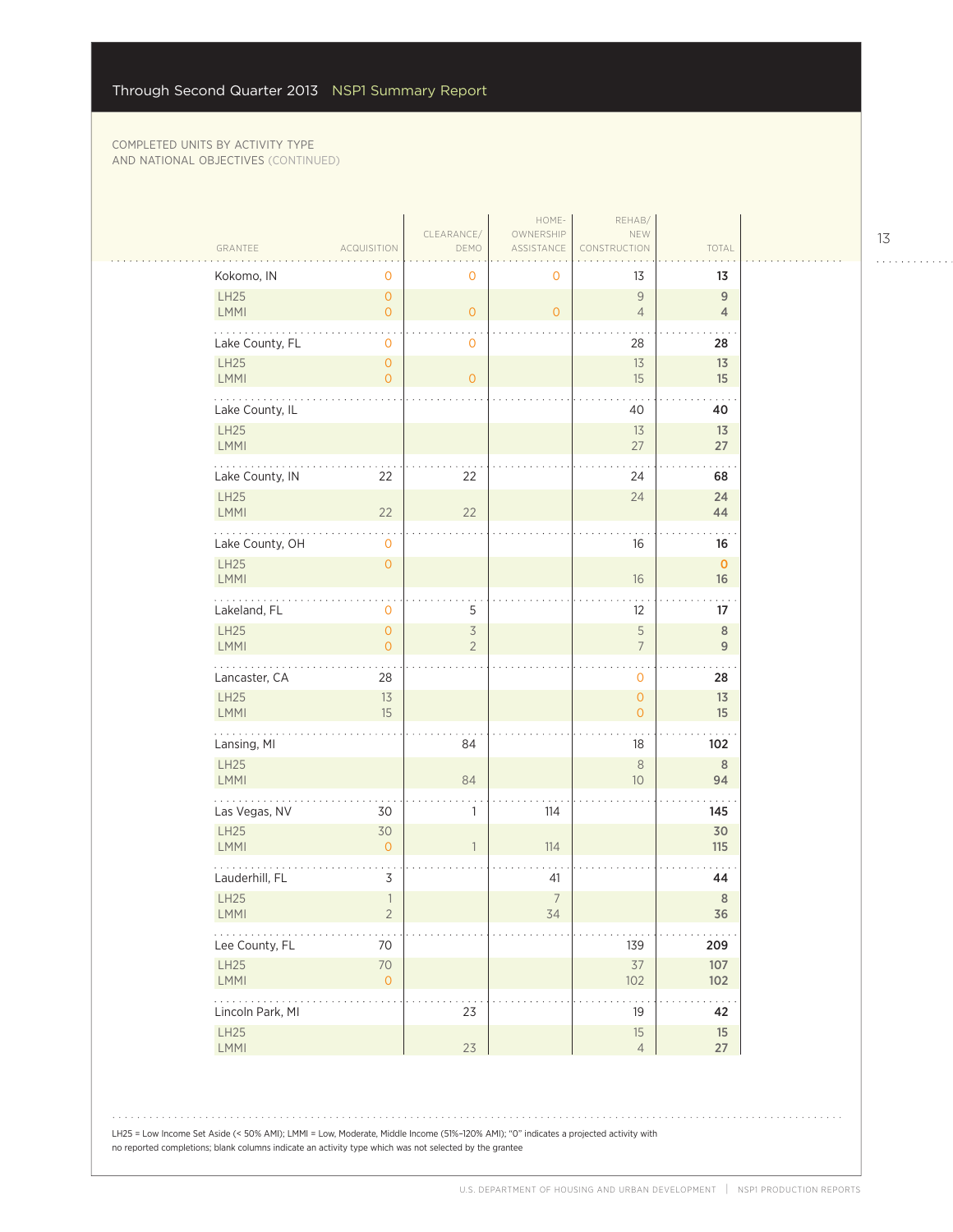| Long Beach, CA<br>17<br>17<br>LH25<br>$\overline{4}$<br>$\overline{4}$<br>LMMI<br>13<br>13<br>Lorain, OH<br>6<br>124<br>130<br>LH25<br>$\overline{4}$<br>$\overline{4}$<br>LMMI<br>$\overline{2}$<br>124<br>126<br>100<br>Los Angeles County, CA<br>121<br>21<br><b>LH25</b><br>21<br>21<br><b>LMMI</b><br>100<br>100<br>Los Angeles, CA<br>20<br>70<br>90<br>LH25<br>$\overline{3}$<br>31<br>34<br>LMMI<br>39<br>17<br>56<br>Louisville Jefferson County<br>Metro Government, KY<br>26<br>26<br><b>LH25</b><br>12<br>12<br>LMMI<br>14<br>14<br>Macomb County, MI<br>21<br>108<br>129<br>0<br>0<br><b>LH25</b><br>81<br>$\overline{O}$<br>81<br>$\overline{O}$<br>LMMI<br>21<br>27<br>48<br>Manatee County, FL<br>$\mathbf 0$<br>98<br>35<br>1<br>134<br><b>LH25</b><br>28<br>29<br>$\circ$<br>$\mathbf{1}$<br><b>LMMI</b><br>98<br>$\overline{O}$<br>0<br>$\overline{7}$<br>105<br>.<br>Margate, FL<br>10<br>10<br>LH25<br>$\overline{4}$<br>$\overline{4}$<br><b>LMMI</b><br>6<br>6<br>Maricopa County, AZ<br>14<br>61<br>0<br>75<br>LH25<br>27<br>27<br>$\overline{0}$<br>LMMI<br>34<br>14<br>48<br>Marion County, FL<br>0<br>17<br>39<br>56<br>LH25<br>17<br>0<br>17<br>22<br>17<br><b>LMMI</b><br>$\overline{0}$<br>39<br>$\sim$ $\sim$ $\sim$<br>McHenry County, IL<br>16<br>16<br>LH25<br>$\sqrt{6}$<br>$6\phantom{.}6$<br>LMMI<br>$10$<br>10 <sup>°</sup><br>59<br>Memphis, TN<br>21<br>22<br>102<br>LH25<br>$\mathsf{O}\xspace$<br>$\mathsf{O}$<br>$\mathbf{0}$<br><b>LMMI</b><br>21<br>59<br>22<br>102 | GRANTEE | <b>ACQUISITION</b> | CLEARANCE/<br>DEMO | HOME-<br>OWNERSHIP<br>ASSISTANCE | REHAB/<br>NEW<br>CONSTRUCTION | TOTAL |
|------------------------------------------------------------------------------------------------------------------------------------------------------------------------------------------------------------------------------------------------------------------------------------------------------------------------------------------------------------------------------------------------------------------------------------------------------------------------------------------------------------------------------------------------------------------------------------------------------------------------------------------------------------------------------------------------------------------------------------------------------------------------------------------------------------------------------------------------------------------------------------------------------------------------------------------------------------------------------------------------------------------------------------------------------------------------------------------------------------------------------------------------------------------------------------------------------------------------------------------------------------------------------------------------------------------------------------------------------------------------------------------------------------------------------------------------------------------------------------------------------------------|---------|--------------------|--------------------|----------------------------------|-------------------------------|-------|
|                                                                                                                                                                                                                                                                                                                                                                                                                                                                                                                                                                                                                                                                                                                                                                                                                                                                                                                                                                                                                                                                                                                                                                                                                                                                                                                                                                                                                                                                                                                  |         |                    |                    |                                  |                               |       |
|                                                                                                                                                                                                                                                                                                                                                                                                                                                                                                                                                                                                                                                                                                                                                                                                                                                                                                                                                                                                                                                                                                                                                                                                                                                                                                                                                                                                                                                                                                                  |         |                    |                    |                                  |                               |       |
|                                                                                                                                                                                                                                                                                                                                                                                                                                                                                                                                                                                                                                                                                                                                                                                                                                                                                                                                                                                                                                                                                                                                                                                                                                                                                                                                                                                                                                                                                                                  |         |                    |                    |                                  |                               |       |
|                                                                                                                                                                                                                                                                                                                                                                                                                                                                                                                                                                                                                                                                                                                                                                                                                                                                                                                                                                                                                                                                                                                                                                                                                                                                                                                                                                                                                                                                                                                  |         |                    |                    |                                  |                               |       |
|                                                                                                                                                                                                                                                                                                                                                                                                                                                                                                                                                                                                                                                                                                                                                                                                                                                                                                                                                                                                                                                                                                                                                                                                                                                                                                                                                                                                                                                                                                                  |         |                    |                    |                                  |                               |       |
|                                                                                                                                                                                                                                                                                                                                                                                                                                                                                                                                                                                                                                                                                                                                                                                                                                                                                                                                                                                                                                                                                                                                                                                                                                                                                                                                                                                                                                                                                                                  |         |                    |                    |                                  |                               |       |
|                                                                                                                                                                                                                                                                                                                                                                                                                                                                                                                                                                                                                                                                                                                                                                                                                                                                                                                                                                                                                                                                                                                                                                                                                                                                                                                                                                                                                                                                                                                  |         |                    |                    |                                  |                               |       |
|                                                                                                                                                                                                                                                                                                                                                                                                                                                                                                                                                                                                                                                                                                                                                                                                                                                                                                                                                                                                                                                                                                                                                                                                                                                                                                                                                                                                                                                                                                                  |         |                    |                    |                                  |                               |       |
|                                                                                                                                                                                                                                                                                                                                                                                                                                                                                                                                                                                                                                                                                                                                                                                                                                                                                                                                                                                                                                                                                                                                                                                                                                                                                                                                                                                                                                                                                                                  |         |                    |                    |                                  |                               |       |
|                                                                                                                                                                                                                                                                                                                                                                                                                                                                                                                                                                                                                                                                                                                                                                                                                                                                                                                                                                                                                                                                                                                                                                                                                                                                                                                                                                                                                                                                                                                  |         |                    |                    |                                  |                               |       |
|                                                                                                                                                                                                                                                                                                                                                                                                                                                                                                                                                                                                                                                                                                                                                                                                                                                                                                                                                                                                                                                                                                                                                                                                                                                                                                                                                                                                                                                                                                                  |         |                    |                    |                                  |                               |       |
|                                                                                                                                                                                                                                                                                                                                                                                                                                                                                                                                                                                                                                                                                                                                                                                                                                                                                                                                                                                                                                                                                                                                                                                                                                                                                                                                                                                                                                                                                                                  |         |                    |                    |                                  |                               |       |
|                                                                                                                                                                                                                                                                                                                                                                                                                                                                                                                                                                                                                                                                                                                                                                                                                                                                                                                                                                                                                                                                                                                                                                                                                                                                                                                                                                                                                                                                                                                  |         |                    |                    |                                  |                               |       |
|                                                                                                                                                                                                                                                                                                                                                                                                                                                                                                                                                                                                                                                                                                                                                                                                                                                                                                                                                                                                                                                                                                                                                                                                                                                                                                                                                                                                                                                                                                                  |         |                    |                    |                                  |                               |       |
|                                                                                                                                                                                                                                                                                                                                                                                                                                                                                                                                                                                                                                                                                                                                                                                                                                                                                                                                                                                                                                                                                                                                                                                                                                                                                                                                                                                                                                                                                                                  |         |                    |                    |                                  |                               |       |
|                                                                                                                                                                                                                                                                                                                                                                                                                                                                                                                                                                                                                                                                                                                                                                                                                                                                                                                                                                                                                                                                                                                                                                                                                                                                                                                                                                                                                                                                                                                  |         |                    |                    |                                  |                               |       |
|                                                                                                                                                                                                                                                                                                                                                                                                                                                                                                                                                                                                                                                                                                                                                                                                                                                                                                                                                                                                                                                                                                                                                                                                                                                                                                                                                                                                                                                                                                                  |         |                    |                    |                                  |                               |       |
|                                                                                                                                                                                                                                                                                                                                                                                                                                                                                                                                                                                                                                                                                                                                                                                                                                                                                                                                                                                                                                                                                                                                                                                                                                                                                                                                                                                                                                                                                                                  |         |                    |                    |                                  |                               |       |
|                                                                                                                                                                                                                                                                                                                                                                                                                                                                                                                                                                                                                                                                                                                                                                                                                                                                                                                                                                                                                                                                                                                                                                                                                                                                                                                                                                                                                                                                                                                  |         |                    |                    |                                  |                               |       |
|                                                                                                                                                                                                                                                                                                                                                                                                                                                                                                                                                                                                                                                                                                                                                                                                                                                                                                                                                                                                                                                                                                                                                                                                                                                                                                                                                                                                                                                                                                                  |         |                    |                    |                                  |                               |       |
|                                                                                                                                                                                                                                                                                                                                                                                                                                                                                                                                                                                                                                                                                                                                                                                                                                                                                                                                                                                                                                                                                                                                                                                                                                                                                                                                                                                                                                                                                                                  |         |                    |                    |                                  |                               |       |
|                                                                                                                                                                                                                                                                                                                                                                                                                                                                                                                                                                                                                                                                                                                                                                                                                                                                                                                                                                                                                                                                                                                                                                                                                                                                                                                                                                                                                                                                                                                  |         |                    |                    |                                  |                               |       |
|                                                                                                                                                                                                                                                                                                                                                                                                                                                                                                                                                                                                                                                                                                                                                                                                                                                                                                                                                                                                                                                                                                                                                                                                                                                                                                                                                                                                                                                                                                                  |         |                    |                    |                                  |                               |       |
|                                                                                                                                                                                                                                                                                                                                                                                                                                                                                                                                                                                                                                                                                                                                                                                                                                                                                                                                                                                                                                                                                                                                                                                                                                                                                                                                                                                                                                                                                                                  |         |                    |                    |                                  |                               |       |

14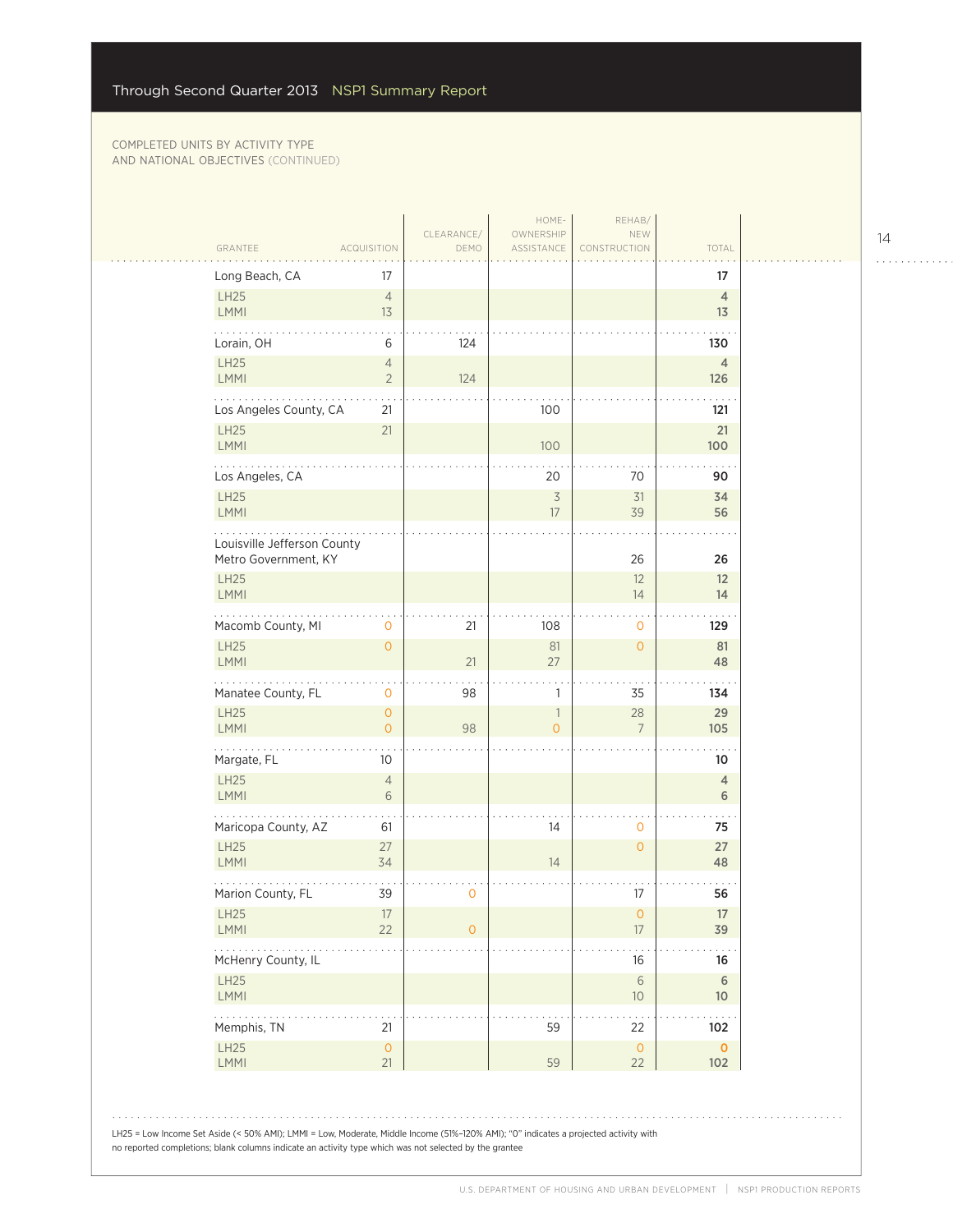|                                      |                                |                    | HOME-                   | REHAB/                         |                                  |
|--------------------------------------|--------------------------------|--------------------|-------------------------|--------------------------------|----------------------------------|
| GRANTEE                              | <b>ACQUISITION</b>             | CLEARANCE/<br>DEMO | OWNERSHIP<br>ASSISTANCE | NEW<br>CONSTRUCTION            | TOTAL                            |
| Mesa, AZ                             | 0                              | 1                  | 0                       | 69                             | 70                               |
| LH25                                 | $\mathsf{O}\xspace$            | $\overline{1}$     |                         | 33                             | 34                               |
| LMMI                                 | $\overline{0}$                 |                    | $\overline{0}$          | 36                             | 36                               |
| Mesquite, TX                         |                                |                    |                         | 8                              | 8                                |
| LH25<br>LMMI                         |                                |                    |                         | $\overline{4}$<br>$\sqrt{4}$   | $\overline{4}$<br>$\overline{4}$ |
| .<br>Miami Gardens City, FL          |                                | 5                  |                         | 55                             | 60                               |
| LH25                                 |                                |                    |                         | 11                             | 11                               |
| LMMI                                 |                                | 5                  |                         | 44                             | 49                               |
| Miami, FL                            | 56                             | 33                 |                         | 215                            | 304                              |
| LH25                                 | 55<br>$\overline{\phantom{a}}$ |                    |                         | 215                            | 55                               |
| LMMI                                 |                                | 33                 |                         |                                | 249                              |
| Miami-Dade County, FL                | 12                             | 0                  | 5                       | $\mathbf 0$                    | 17                               |
| LH25<br><b>LMMI</b>                  | $\mathsf{O}$<br>12             | $\overline{O}$     | 5                       | $\mathbf{O}$<br>$\overline{0}$ | $\mathbf 0$<br>17                |
| Middletown, OH                       |                                | 37                 |                         | 15                             | $\sim$<br>52                     |
| LH25                                 |                                |                    |                         | $\sqrt{6}$                     | 6                                |
| <b>LMMI</b>                          |                                | 37                 |                         | 9                              | 46                               |
| Milwaukee, WI                        |                                | 82                 | 117                     | 66                             | 265                              |
| LH25                                 |                                |                    | 38                      | 43                             | 81                               |
| <b>LMMI</b><br>.                     |                                | 82                 | 79                      | 23                             | 184                              |
| Minneapolis, MN                      | 0                              | 104                | 6                       | 19                             | 129                              |
| LH25<br>LMMI                         | $\overline{O}$                 | 104                | 6                       | 13<br>6                        | 13<br>116                        |
|                                      |                                |                    |                         |                                |                                  |
| Miramar, FL                          | 23                             |                    | 47                      | 47                             | 117                              |
| LH25<br>LMMI                         | $\,8\,$<br>15                  |                    | 9<br>38                 | 9<br>38                        | 26<br>91                         |
| Modesto, CA                          | 49                             |                    | $\overline{2}$          |                                | 51                               |
| LH25                                 | 13                             |                    |                         |                                | 13                               |
| <b>LMMI</b>                          | 36                             |                    | 2                       |                                | 38                               |
| Montgomery County, MD                | 1                              |                    |                         |                                | $\mathbf{1}$                     |
| LH25                                 | $\overline{1}$                 |                    |                         |                                | $\mathbf{1}$                     |
| 1.1.1.1.1.1<br>Montgomery County, OH | $\overline{0}$                 | 99                 | $\mathbf{1}$            | 26                             | 126                              |
| LH25<br>LMMI                         | $\mathsf{O}\xspace$            | 99                 | $\mathbb{1}$            | 12<br>14                       | 12<br>114                        |
|                                      |                                |                    |                         |                                |                                  |

15

. . . . . . . . . . . .

LH25 = Low Income Set Aside (< 50% AMI); LMMI = Low, Moderate, Middle Income (51%–120% AMI); "0" indicates a projected activity with no reported completions; blank columns indicate an activity type which was not selected by the grantee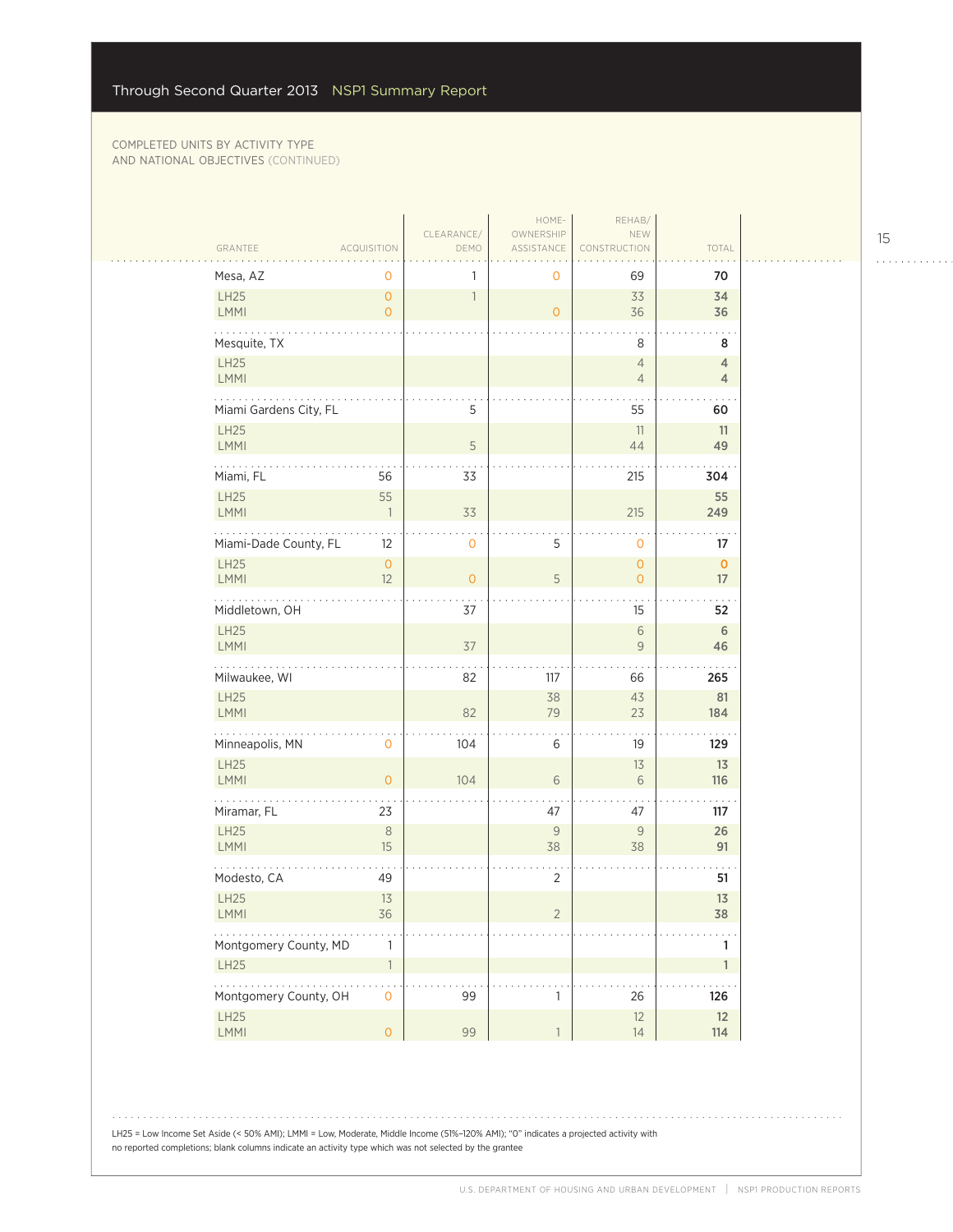$\mathcal{L}_{\mathcal{A}}$ 

| Moreno Valley, CA                       |                            |           | 69                                         | 69                                   |
|-----------------------------------------|----------------------------|-----------|--------------------------------------------|--------------------------------------|
| <b>LH25</b><br>LMMI                     |                            |           | 26<br>43                                   | 26<br>43                             |
| Muncie, IN                              | $\mathbf 0$                |           | 4                                          | 4                                    |
| LH25<br>LMMI                            | $\mathbf{O}$               |           | $\overline{4}$                             | 4<br>0                               |
| .<br>Nashville-Davidson, TN             | 64                         |           |                                            | 64                                   |
| LH25<br>LMMI                            | 44<br>20                   |           |                                            | 44<br>20                             |
| Nassau County, NY<br><b>LH25</b>        | $\mathbf 0$                |           | 139<br>127                                 | 139<br>127                           |
| LMMI                                    | $\overline{0}$             |           | 12                                         | 12                                   |
| New Mexico State Program<br><b>LH25</b> |                            | 12<br>5   | 132<br>57                                  | 144<br>62                            |
| LMMI                                    |                            | 7         | $75\,$                                     | 82                                   |
| New Orleans, LA<br><b>LH25</b>          | 107<br>0<br>$\overline{0}$ |           |                                            | 107<br>$\mathbf 0$                   |
| LMMI                                    | 107                        |           |                                            | 107                                  |
| New York City, NY<br><b>LH25</b>        | 11<br>11                   | 0         | 66<br>$\overline{0}$                       | 77<br>11                             |
| LMMI<br>.                               |                            | $\Omega$  | 66                                         | 66                                   |
| Newark, NJ<br>LH25                      | 4<br>$\overline{O}$        |           | 79<br>21                                   | 83<br>21                             |
| <b>LMMI</b>                             | $\overline{4}$             |           | 58                                         | 62                                   |
| North Miami, FL<br><b>LH25</b>          | 16<br>5                    |           |                                            | 16<br>$\sqrt{5}$                     |
| LMMI                                    | 11                         |           |                                            | 11                                   |
| Northern Mariana Islands<br><b>LH25</b> | 9<br>6                     |           |                                            | 9<br>6                               |
| <b>LMMI</b>                             | 3                          |           |                                            | 3                                    |
| Oakland County, MI<br>LH25              | 81                         | 180<br>92 | 158<br>71                                  | 419<br>163                           |
| LMMI<br>.                               | 81                         | $88\,$    | 87                                         | 256                                  |
| Oakland, CA<br>LH25                     | $\overline{2}$             |           | $\mathsf{O}\xspace$<br>$\mathsf{O}\xspace$ | $\overline{2}$<br>$\pmb{\mathsf{O}}$ |
| LMMI                                    | $\overline{2}$             |           |                                            | $\overline{2}$                       |

LH25 = Low Income Set Aside (< 50% AMI); LMMI = Low, Moderate, Middle Income (51%–120% AMI); "0" indicates a projected activity with no reported completions; blank columns indicate an activity type which was not selected by the grantee

16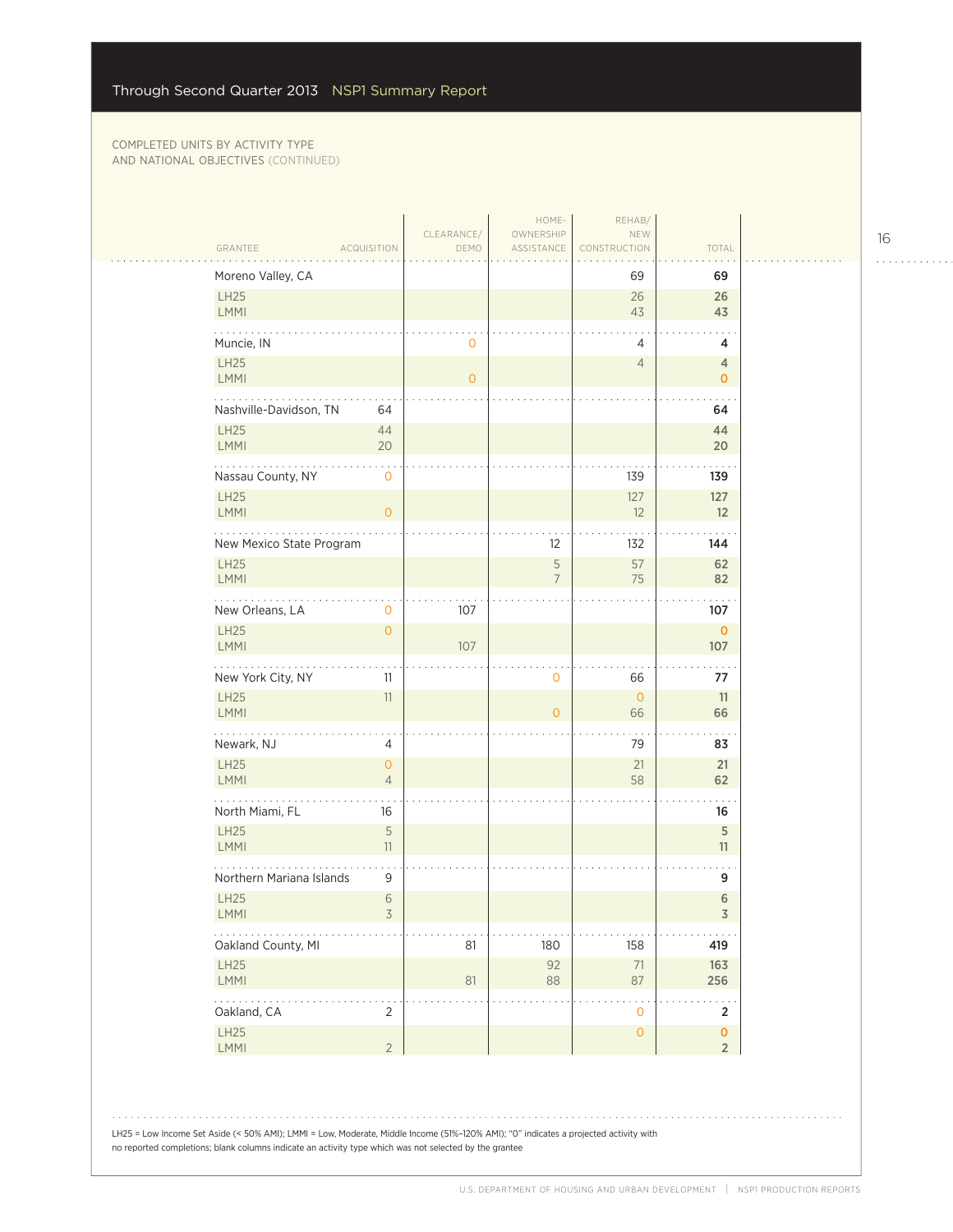|                                                                                |                                            |                                | HOME-                                 | REHAB/                           |                                |
|--------------------------------------------------------------------------------|--------------------------------------------|--------------------------------|---------------------------------------|----------------------------------|--------------------------------|
| GRANTEE                                                                        | <b>ACQUISITION</b>                         | CLEARANCE/<br>DEMO             | OWNERSHIP<br>ASSISTANCE               | NEW<br>CONSTRUCTION              | TOTAL                          |
| Oklahoma City, OK                                                              |                                            |                                | 0                                     | 15                               | 15                             |
| LH25<br>LMMI                                                                   |                                            |                                | $\overline{O}$                        | $\overline{7}$<br>$\,8\,$        | $\overline{7}$<br>$\mathbf{8}$ |
| Oklahoma State Program                                                         | $\mathbf 0$                                | 40                             | 0                                     | $\overline{2}$                   | 42                             |
| LH25<br><b>LMMI</b>                                                            | $\circ$<br>$\mathsf{O}\xspace$             | $\overline{\phantom{a}}$<br>39 | $\overline{O}$<br>$\overline{O}$      | $\overline{2}$<br>$\overline{O}$ | $\overline{3}$<br>39           |
| .<br>Ontario, CA                                                               | 0                                          |                                |                                       | 16                               | 16                             |
| LH25<br>LMMI                                                                   | $\overline{O}$                             |                                |                                       | $\overline{4}$<br>12             | $\overline{4}$<br>12           |
| Orange County, CA                                                              | 8                                          |                                |                                       |                                  | 8                              |
| <b>LH25</b><br>LMMI                                                            | $\overline{\phantom{a}}$<br>$\overline{7}$ |                                |                                       |                                  | $\mathbf{1}$<br>$\overline{7}$ |
| Orange County, FL                                                              | 103                                        | 28                             | 150                                   | 261                              | 542                            |
| LH25<br>LMMI                                                                   | 13<br>90                                   | 28                             | 14<br>136                             | 261<br>$\overline{O}$            | 288<br>254                     |
| $\mathbf{1}$ , $\mathbf{1}$ , $\mathbf{1}$ , $\mathbf{1}$<br>Orange County, NY |                                            |                                |                                       | 11                               | 11                             |
| LH25<br>LMMI                                                                   |                                            |                                |                                       | 5<br>$\sqrt{6}$                  | $\overline{5}$<br>6            |
| Orlando, FL                                                                    | 2                                          | $\mathbf 0$                    |                                       | 41                               | 43                             |
| LH25<br><b>LMMI</b>                                                            | $\circ$<br>$\overline{2}$                  | $\overline{O}$                 |                                       | 13<br>28                         | 13<br>30                       |
| .<br>Palm Bay, FL                                                              | 42                                         | 4                              |                                       | 16                               | 62                             |
| LH25<br>LMMI                                                                   | 14<br>28                                   | $\overline{4}$                 |                                       | $16\,$<br>$\overline{O}$         | 34<br>28                       |
| Palm Beach County, FL                                                          | 234                                        |                                |                                       |                                  | 234                            |
| LH25<br><b>LMMI</b>                                                            | 109<br>125                                 |                                |                                       |                                  | 109<br>125                     |
| Palmdale, CA                                                                   | 25                                         |                                | 0                                     |                                  | 25                             |
| LH25<br>LMMI                                                                   | 11<br>14                                   |                                | 0                                     |                                  | 11<br>14                       |
| Pasco County, FL                                                               | $\mathbf{O}$                               | 93                             | 0                                     | 216                              | 309                            |
| LH25<br>LMMI                                                                   | $\mathsf{O}\xspace$<br>$\circ$             | 93                             | $\mathsf{O}\xspace$<br>$\overline{O}$ | 53<br>163                        | 53<br>256                      |
| $\mathbb{Z}^2$ . The same<br>Paterson, NJ                                      |                                            | $\overline{2}$                 |                                       | 8                                | 10                             |
| LH25<br>LMMI                                                                   |                                            | $\overline{2}$                 |                                       | 5<br>$\overline{\mathcal{S}}$    | $\sqrt{5}$<br>5                |

LH25 = Low Income Set Aside (< 50% AMI); LMMI = Low, Moderate, Middle Income (51%–120% AMI); "0" indicates a projected activity with no reported completions; blank columns indicate an activity type which was not selected by the grantee

17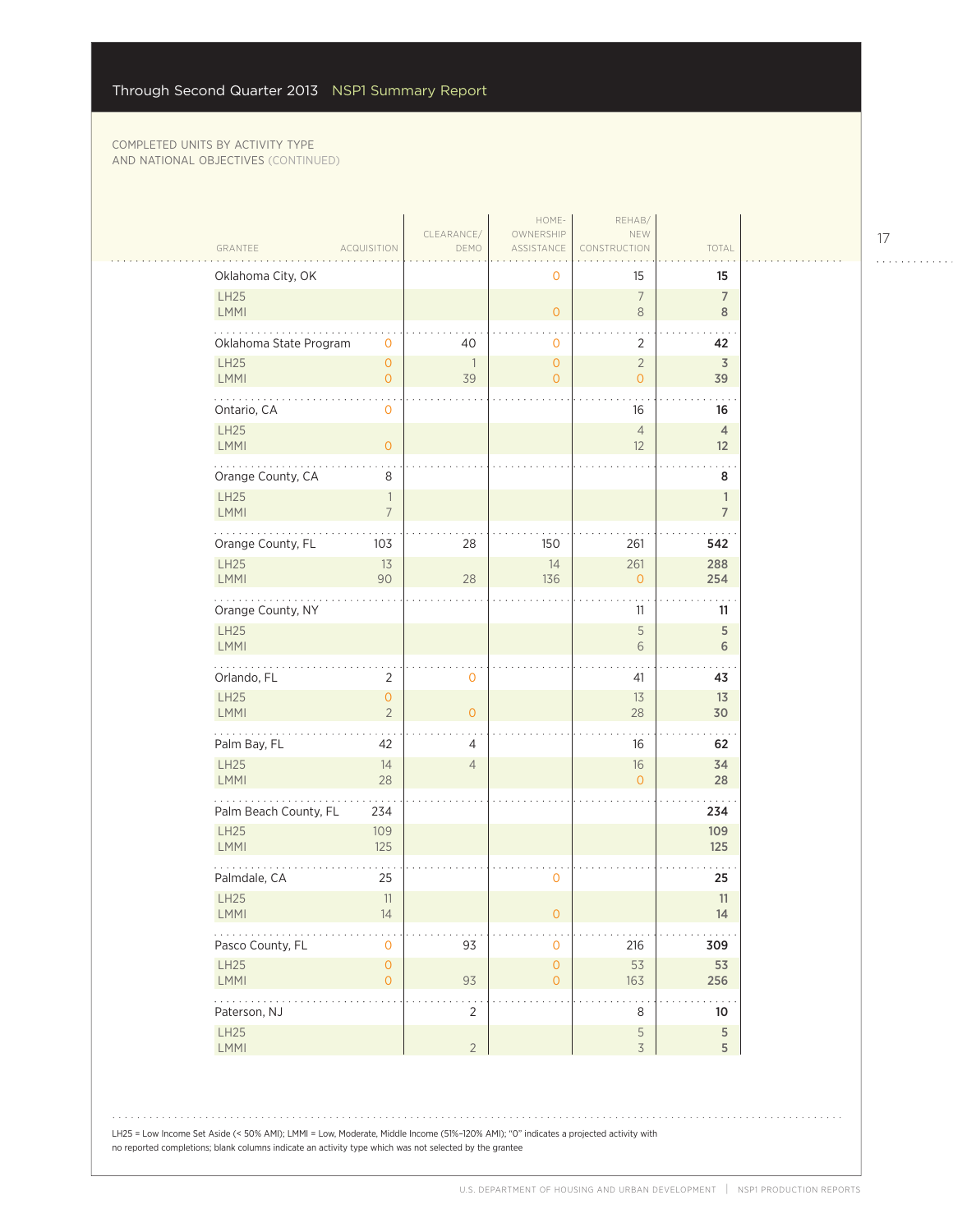$\sim$  . . .

| GRANTEE                                 | ACQUISITION                                | CLEARANCE/<br>DEMO       | HOME-<br>OWNERSHIP<br>ASSISTANCE | REHAB/<br>NEW<br>CONSTRUCTION  | TOTAL                    |
|-----------------------------------------|--------------------------------------------|--------------------------|----------------------------------|--------------------------------|--------------------------|
| Pembroke Pines, FL                      | 3                                          |                          | 36                               | 36                             | 75                       |
| <b>LH25</b><br><b>LMMI</b>              | $\overline{2}$<br>$\overline{1}$           |                          | $\overline{\phantom{a}}$<br>35   | $\overline{2}$<br>34           | 5<br>70                  |
| Philadelphia, PA<br>LH25<br>LMMI        |                                            |                          |                                  | 47<br>$\overline{0}$<br>47     | 47<br>$\mathbf{O}$<br>47 |
| Phoenix, AZ                             | 0                                          | 16                       | 187                              | 324                            | 527                      |
| LH25<br>LMMI                            | $\mathsf{O}\xspace$<br>$\mathsf{O}\xspace$ | 16                       | $\mathsf S$<br>182               | 248<br>76                      | 253<br>274               |
| Pima County, AZ                         | $\mathbf 0$                                | 5                        |                                  | 15                             | 20                       |
| LH25<br><b>LMMI</b>                     | $\overline{0}$                             | 5                        |                                  | 11<br>$\overline{4}$           | 11<br>$\overline{9}$     |
| .<br>Pinellas County, FL                | 0                                          | 0                        | 1                                | 75                             | 76                       |
| LH25<br><b>LMMI</b>                     | $\overline{0}$<br>$\overline{O}$           | $\circ$                  | $\mathbb{1}$                     | 36<br>39                       | 36<br>40                 |
| Pittsburgh, PA                          |                                            | 154                      |                                  | 73                             | 227                      |
| LH25<br>LMMI                            |                                            | 154                      |                                  | 46<br>27                       | 46<br>181                |
| Plantation, FL                          | 8                                          |                          |                                  | 6                              | 14                       |
| LH25<br>LMMI                            | $\mathsf{O}\xspace$<br>8                   |                          |                                  | $\overline{O}$<br>6            | $\mathbf{0}$<br>14       |
| .<br>Polk County, Fl                    | 100                                        | 0                        |                                  | 175                            | 275                      |
| LH25<br>LMMI                            | 13<br>87                                   | $\overline{0}$           |                                  | 52<br>123                      | 65<br>210                |
| Pomona, CA                              | 13                                         |                          | $\mathbf 0$                      |                                | 13                       |
| LH25<br><b>LMMI</b>                     | $\sqrt{6}$<br>$\overline{7}$               |                          | $\mathsf{O}\xspace$              |                                | 6<br>$\overline{7}$      |
| in the state and a<br>Pompano Beach, FL | 25                                         | 3                        |                                  | 2                              | 30                       |
| LH25<br>$\mathsf{LMMI}$                 | 11<br>14                                   | $\overline{\mathcal{S}}$ |                                  | $\mathbf{1}$<br>$\overline{1}$ | 12<br>$18\,$             |
| .<br>Pontiac, MI                        | 9                                          | 89                       | 1                                | 12                             | 111                      |
| <b>LH25</b><br>LMMI                     | $\overline{\mathcal{S}}$<br>$\,$ $\,$ $\,$ | 89                       | $\ensuremath{\mathsf{1}}$        | 12                             | $15\phantom{.0}$<br>96   |
| Port St. Lucie, FL                      | $\mathsf{O}\xspace$                        | 30                       | $\mathsf{O}\xspace$              | 116                            | .<br>146                 |
| LH25                                    | $\mathsf{O}\xspace$                        | $13$                     | $\mathsf{O}\xspace$              | 48                             | 61                       |
| LMMI                                    | $\mathsf{O}\xspace$                        | $17\,$                   | $\mathsf{O}\xspace$              | 68                             | 85                       |

LH25 = Low Income Set Aside (< 50% AMI); LMMI = Low, Moderate, Middle Income (51%–120% AMI); "0" indicates a projected activity with no reported completions; blank columns indicate an activity type which was not selected by the grantee

18

. . . . . . . . . . . .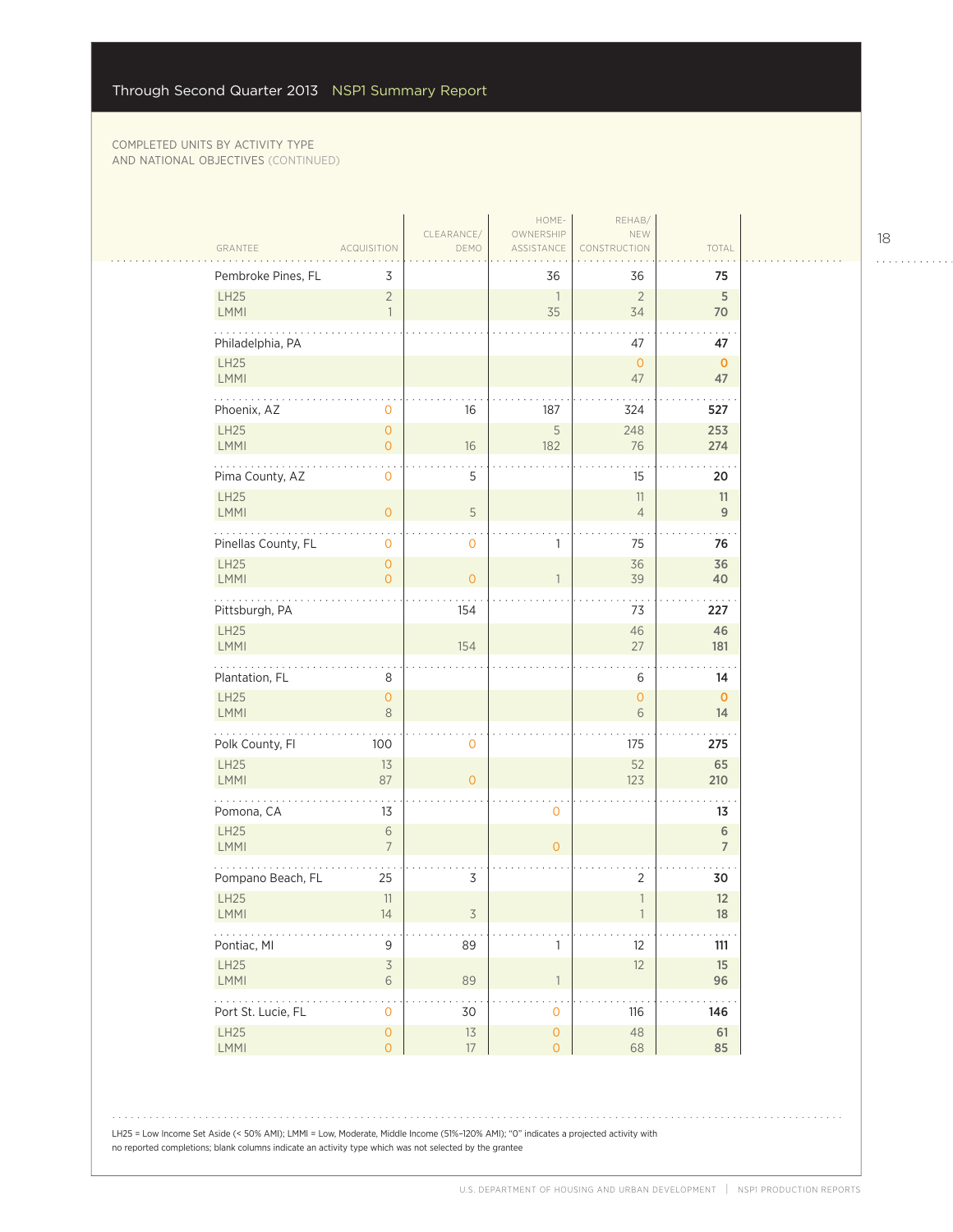| GRANTEE<br><b>ACQUISITION</b>                 | CLEARANCE/<br>DEMO | HOME-<br>OWNERSHIP<br>ASSISTANCE   | REHAB/<br>NEW<br>CONSTRUCTION                    | TOTAL                 |
|-----------------------------------------------|--------------------|------------------------------------|--------------------------------------------------|-----------------------|
| Prince Georges County, MD                     |                    | 1,117                              | 29                                               | 1,146                 |
| LH25<br><b>LMMI</b>                           |                    | 142<br>975                         | 6<br>23                                          | 148<br>998            |
| Prince William County, VA<br>6                |                    | 22                                 |                                                  | 28                    |
| LH25<br>$\sqrt{6}$<br><b>LMMI</b>             |                    | $\overline{1}$<br>21               |                                                  | $\overline{7}$<br>21  |
| Rancho Cucamonga, CA<br>9                     |                    |                                    |                                                  | 9                     |
| LH25<br>$\overline{\mathcal{S}}$<br>LMMI<br>6 |                    |                                    |                                                  | $\overline{3}$<br>6   |
| Redford, MI                                   | 25                 | $\mathbf 0$                        | 47                                               | 72                    |
| LH25<br><b>LMMI</b>                           | 25                 | $\mathbf{O}$<br>$\overline{O}$     | 15<br>32                                         | 15<br>57              |
| Rhode Island State Program<br>$\overline{2}$  | $\overline{2}$     | 136                                | 225                                              | 365                   |
| LH25<br><b>LMMI</b><br>$\overline{2}$         | $\overline{2}$     | 136                                | 100<br>125                                       | 100<br>265            |
| Rialto, CA<br>11                              |                    | 59                                 |                                                  | 70                    |
| LH25<br>$\,8\,$<br>$\overline{3}$<br>LMMI     |                    | 59                                 |                                                  | $8\phantom{1}$<br>62  |
| Richland County, SC                           | 34                 |                                    | 21                                               | 55                    |
| LH25<br><b>LMMI</b>                           | 34                 |                                    | 10<br>11                                         | 10 <sup>°</sup><br>45 |
| .<br>Richmond, CA<br>0                        |                    |                                    | 20                                               | 20                    |
| LH25<br>$\overline{O}$<br><b>LMMI</b>         |                    |                                    | $\overline{7}$<br>13                             | $7\overline{ }$<br>13 |
| Riverside County, CA<br>65                    |                    | 67                                 | 221                                              | 353                   |
| LH25<br>65<br><b>LMMI</b><br>$\overline{O}$   |                    | $\overline{\mathcal{S}}$<br>64     | 66<br>155                                        | 134<br>219            |
| Riverside, CA<br>65                           | 9                  |                                    |                                                  | 74                    |
| LH25<br>35<br><b>LMMI</b><br>30               | 9                  |                                    |                                                  | 35<br>39              |
| Rockford, IL<br>1                             | 26                 | $\mathbf{O}$                       | 1                                                | 28                    |
| LH25<br>LMMI<br>$\overline{1}$                | 26                 | $\mathsf{O}\xspace$<br>$\mathsf O$ | $\ensuremath{\mathsf{1}}$<br>$\mathsf{O}\xspace$ | $\overline{1}$<br>27  |
| Sacramento County, CA<br>$\mathsf{O}\xspace$  | 1                  |                                    | 168                                              | 169                   |
| LH25<br>LMMI<br>$\mathsf{O}\xspace$           | $\mathbf{1}$       |                                    | 56<br>112                                        | 56<br>113             |

LH25 = Low Income Set Aside (< 50% AMI); LMMI = Low, Moderate, Middle Income (51%–120% AMI); "0" indicates a projected activity with no reported completions; blank columns indicate an activity type which was not selected by the grantee

19

. . . . . . . . . . . .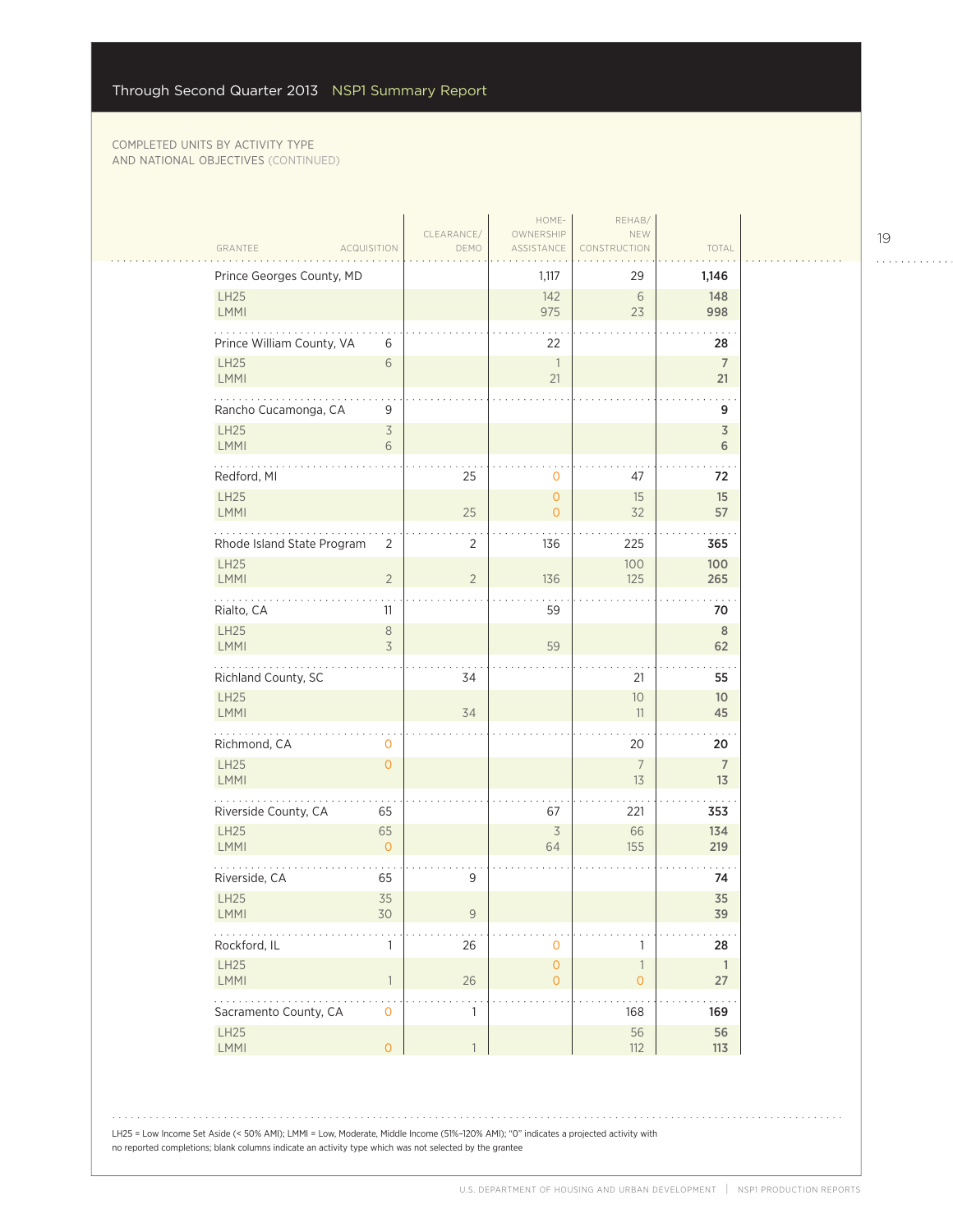| GRANTEE                        | <b>ACQUISITION</b>                    | CLEARANCE/<br>DEMO  | HOME-<br>OWNERSHIP<br>ASSISTANCE | REHAB/<br>NEW<br>CONSTRUCTION | TOTAL                      |
|--------------------------------|---------------------------------------|---------------------|----------------------------------|-------------------------------|----------------------------|
|                                |                                       |                     |                                  |                               |                            |
| Sacramento, CA<br>LH25<br>LMMI | $\mathbf 0$<br>$\circ$                | 0<br>$\overline{O}$ |                                  | 122<br>46<br>76               | 122<br>46<br>76            |
| San Antonio, TX                | 109                                   |                     | 20                               | 225                           | 354                        |
| LH25<br>LMMI                   | 86<br>23                              |                     | 20                               | $\circ$<br>225                | 86<br>268                  |
| San Bernardino County, CA      |                                       |                     | 18                               | 326                           | 344                        |
| LH25<br>LMMI                   |                                       |                     | $\overline{7}$<br>11             | 163<br>163                    | 170<br>174                 |
| San Bernardino, CA             | 54                                    | 11                  |                                  |                               | 65                         |
| LH25<br>LMMI                   | 9<br>45                               | 11                  |                                  |                               | 9<br>56                    |
| San Diego County, CA           | 14                                    |                     | 3                                | 1                             | 18                         |
| <b>LH25</b><br>LMMI            | 14                                    |                     | $\overline{\mathcal{S}}$         | $\mathbb{1}$                  | 15<br>$\overline{3}$       |
| San Diego, CA                  | 42                                    |                     | 51                               | 4                             | 97                         |
| <b>LH25</b><br><b>LMMI</b>     | 30<br>12                              |                     | 51                               | $\overline{4}$                | 34<br>63                   |
| San Joaquin County, CA         | 80                                    | 0                   |                                  | 42                            | 122                        |
| <b>LH25</b><br>LMMI            | 80                                    | $\Omega$            |                                  | 42                            | 42<br>80                   |
| San Jose, CA                   | $\mathbf 0$                           |                     |                                  | 5                             | 5                          |
| LH25                           | $\overline{O}$                        |                     |                                  | 5                             | 5                          |
| Santa Ana, CA                  | 90                                    |                     | 4                                |                               | 94                         |
| LH25<br>LMMI                   | 51<br>39                              |                     | $\overline{4}$                   |                               | 51<br>43                   |
| Sarasota County, FL            | 60                                    |                     |                                  |                               | 60                         |
| <b>LH25</b><br>LMMI            | 26<br>34                              |                     |                                  |                               | 26<br>34                   |
| .<br>Savannah, GA              | $\overline{4}$                        |                     |                                  | 10                            | $\sim$ $\sim$ $\sim$<br>14 |
| LH25<br>LMMI                   | $\overline{4}$<br>$\overline{O}$      |                     |                                  | $\overline{2}$<br>$\,8\,$     | $\,$ 6 $\,$<br>8           |
| .<br>Seminole County, FL       | 3                                     |                     |                                  | $\ddotsc$<br>59               | 62                         |
| LH25<br>LMMI                   | $\mathsf{O}\xspace$<br>$\overline{3}$ |                     |                                  | 35<br>24                      | 35<br>27                   |

LH25 = Low Income Set Aside (< 50% AMI); LMMI = Low, Moderate, Middle Income (51%–120% AMI); "0" indicates a projected activity with no reported completions; blank columns indicate an activity type which was not selected by the grantee

20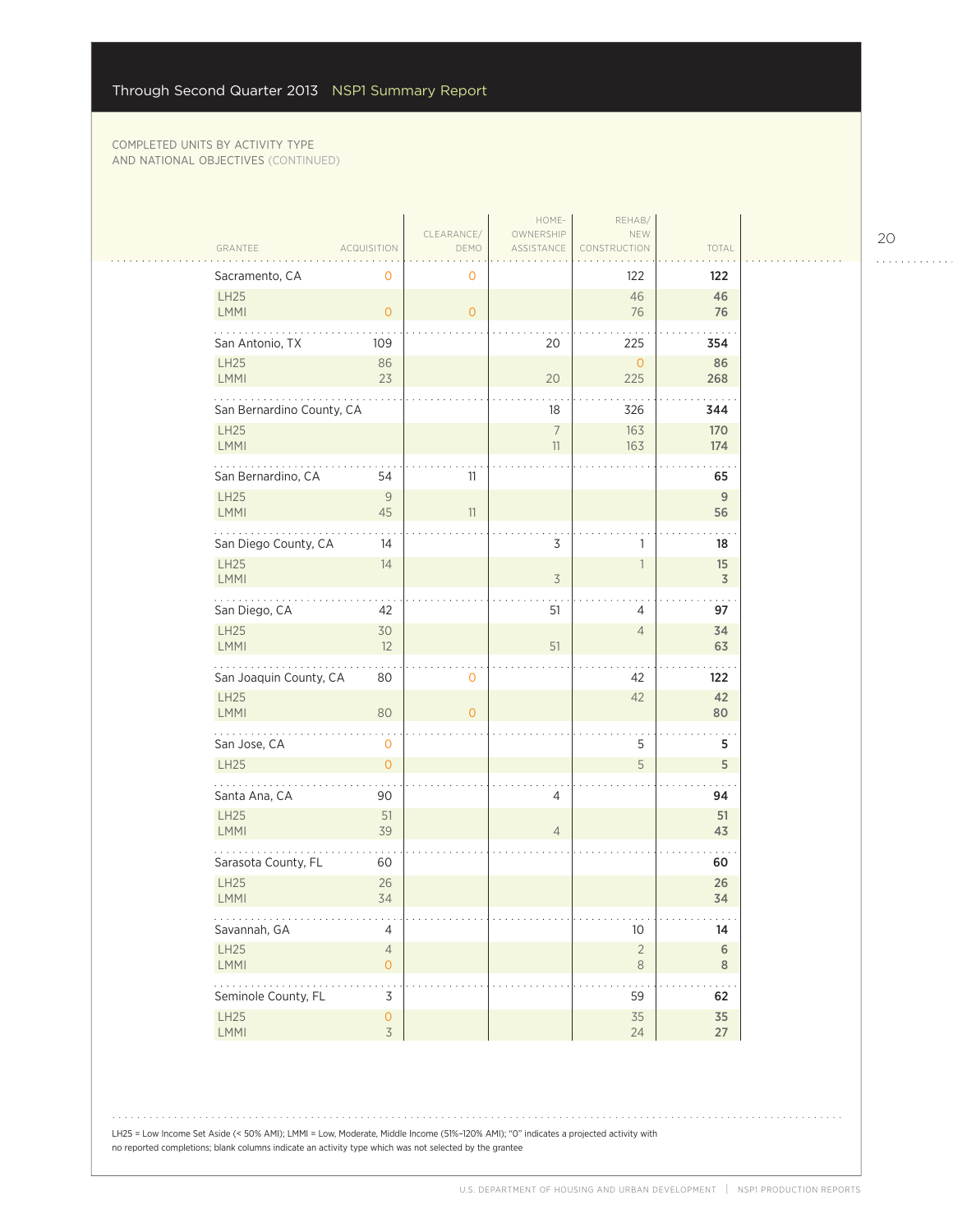| GRANTEE                                      | <b>ACQUISITION</b>                    | CLEARANCE/<br>DEMO | OWNERSHIP<br>ASSISTANCE | NEW<br>CONSTRUCTION                   | TOTAL                         |
|----------------------------------------------|---------------------------------------|--------------------|-------------------------|---------------------------------------|-------------------------------|
| Shelby County, TN                            | 25                                    |                    |                         | 34                                    | 59                            |
| LH25<br>LMMI                                 | $\sqrt{6}$<br>19                      |                    |                         | 11<br>23                              | 17<br>42                      |
| South Bend, IN                               |                                       | 69                 |                         | 27                                    | 96                            |
| LH25                                         |                                       |                    |                         | 17                                    | 17                            |
| <b>LMMI</b>                                  |                                       | 69                 |                         | 10 <sup>°</sup>                       | 79                            |
| South Carolina<br>State Program              | 218                                   | 320                |                         | 77                                    | 615                           |
| LH25                                         | 133                                   |                    |                         | 70                                    | 203                           |
| LMMI                                         | 85                                    | 320                |                         | $7\overline{ }$                       | 412                           |
| Southfield, MI                               |                                       | 6                  | 65                      | 57                                    | 128                           |
| LH25<br><b>LMMI</b>                          |                                       | 6                  | 65                      | 28<br>29                              | 28<br>100                     |
| Springfield, MA                              |                                       | 0                  |                         | 29                                    | 29                            |
| LH25                                         |                                       |                    |                         | 17                                    | 17                            |
| LMMI                                         |                                       | $\overline{O}$     |                         | 12                                    | 12                            |
| Springfield, OH                              | 0                                     | 30                 |                         | 23                                    | 53                            |
| LH25<br><b>LMMI</b>                          | $\overline{O}$<br>$\overline{0}$      | $\circ$<br>30      |                         | 13<br>10 <sup>°</sup>                 | 13<br>40                      |
| St Paul, MN                                  | 36                                    |                    |                         |                                       | 36                            |
| LH25<br>LMMI                                 | 25<br>11                              |                    |                         |                                       | 25<br>11                      |
| .                                            |                                       |                    |                         |                                       |                               |
| St Petersburg, FL                            | 0                                     | 0                  |                         | 20                                    | 20                            |
| LH25<br>LMMI                                 | $\mathsf{O}\xspace$<br>$\overline{O}$ | $\overline{0}$     |                         | 20<br>$\Omega$                        | 20<br>$\mathbf 0$             |
| St. Clair County, IL                         | 43                                    |                    |                         |                                       | 43                            |
| LH25<br><b>LMMI</b>                          | 19<br>24                              |                    |                         |                                       | 19<br>24                      |
| St. Louis County, MO                         | $\overline{2}$                        |                    |                         | 38                                    | 40                            |
| <b>LH25</b>                                  | 2                                     |                    |                         | 20                                    | 22                            |
| <b>LMMI</b>                                  | $\mathsf{O}\xspace$                   |                    |                         | 18                                    | 18                            |
| $\sim$ $\sim$ $\sim$ $\sim$<br>St. Louis, MO | 0                                     |                    |                         | 3                                     | 3                             |
| LH25<br><b>LMMI</b>                          | 0<br>$\mathsf{O}\xspace$              |                    |                         | $\mathsf{O}\xspace$<br>$\overline{3}$ | $\mathbf 0$<br>$\overline{3}$ |
| Stanislaus County, CA                        | 72                                    |                    | 3                       | 72                                    | 147                           |
| LH25<br>LMMI                                 | 25<br>47                              |                    | $\overline{3}$          | 25<br>47                              | 50<br>97                      |
|                                              |                                       |                    |                         |                                       |                               |

21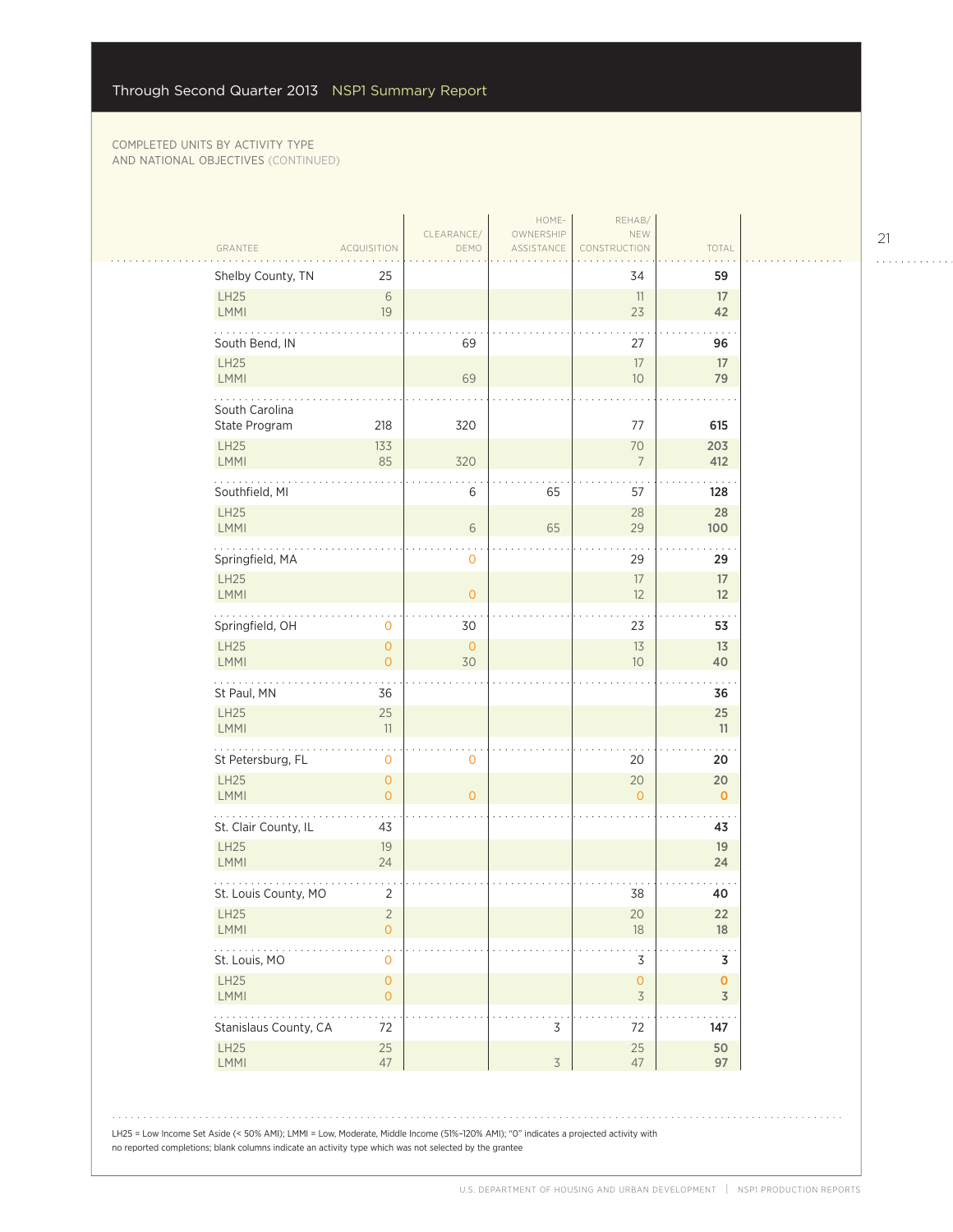| GRANTEE                    | <b>ACQUISITION</b>               | CLEARANCE/<br>DEMO               | HOME-<br>OWNERSHIP<br>ASSISTANCE | REHAB/<br>NEW<br>CONSTRUCTION | TOTAL                       |  |
|----------------------------|----------------------------------|----------------------------------|----------------------------------|-------------------------------|-----------------------------|--|
| Stark County, OH           | 35                               | 18                               | 42                               | 2                             | 97                          |  |
| <b>LH25</b><br><b>LMMI</b> | 16<br>19                         | 18                               | 42                               | $\overline{2}$                | 16<br>81                    |  |
| State of Alabama           |                                  | 0                                |                                  | 180                           | 180                         |  |
| <b>LH25</b><br>LMMI        |                                  | $\overline{O}$                   |                                  | 99<br>81                      | 99<br>81                    |  |
| State of Arkansas          |                                  |                                  |                                  | 333                           | 333                         |  |
| <b>LH25</b><br>LMMI        |                                  |                                  |                                  | 311<br>22                     | 311<br>22                   |  |
| State of California        | 0                                | 90                               | 204                              | 568                           | 862                         |  |
| <b>LH25</b><br>LMMI        | $\overline{0}$                   | 90                               | 204                              | 187<br>381                    | 187<br>675                  |  |
| State of Colorado          | 0                                |                                  | 0                                | 0                             | 0                           |  |
| <b>LH25</b><br>LMMI        | $\overline{0}$<br>$\overline{0}$ |                                  | $\overline{O}$                   | $\mathbf{0}$<br>0             | 0<br>$\mathbf 0$            |  |
| .<br>State of Delaware     |                                  | 3                                | 37                               | 90                            | 130                         |  |
| <b>LH25</b><br><b>LMMI</b> |                                  | $\overline{\mathcal{S}}$         | 16<br>21                         | 17<br>73                      | 33<br>97                    |  |
| State of Florida           | 536                              | 12                               | 100                              | 736                           | 1,384                       |  |
| <b>LH25</b><br>LMMI        | 267<br>269                       | $\overline{\phantom{a}}$<br>11   | 100                              | 300<br>436                    | 568<br>816                  |  |
| .<br>State of Georgia      | 14                               | 0                                | 571                              | 510                           | 1,095                       |  |
| <b>LH25</b><br><b>LMMI</b> | $\overline{0}$<br>14             | $\overline{O}$<br>$\overline{O}$ | 78<br>493                        | 249<br>261                    | 327<br>768                  |  |
| State of Idaho             | 210                              |                                  | 53                               |                               | 263                         |  |
| <b>LH25</b><br>LMMI        | 62<br>148                        |                                  | 5<br>48                          |                               | 67<br>196                   |  |
| State of Illinois          |                                  | 0                                | 1                                | 106                           | 107                         |  |
| <b>LH25</b><br><b>LMMI</b> |                                  | 0                                |                                  | 60<br>46                      | 60<br>47                    |  |
| State of Indiana - IHCDA   |                                  | 141                              | 478                              | 651                           | 1,270                       |  |
| <b>LH25</b><br><b>LMMI</b> |                                  | 141                              | 478                              | 313<br>338                    | 313<br>957                  |  |
| .<br>State of Iowa         | 120                              | 153                              |                                  | 147                           | $\sim$ $\sim$ $\sim$<br>420 |  |
| LH25<br>LMMI               | 45<br>75                         | $26\,$<br>127                    |                                  | 52<br>95                      | 123<br>297                  |  |

22

. . . . . . . . . . . .

. . . . . . . . . . . . .

LH25 = Low Income Set Aside (< 50% AMI); LMMI = Low, Moderate, Middle Income (51%–120% AMI); "0" indicates a projected activity with no reported completions; blank columns indicate an activity type which was not selected by the grantee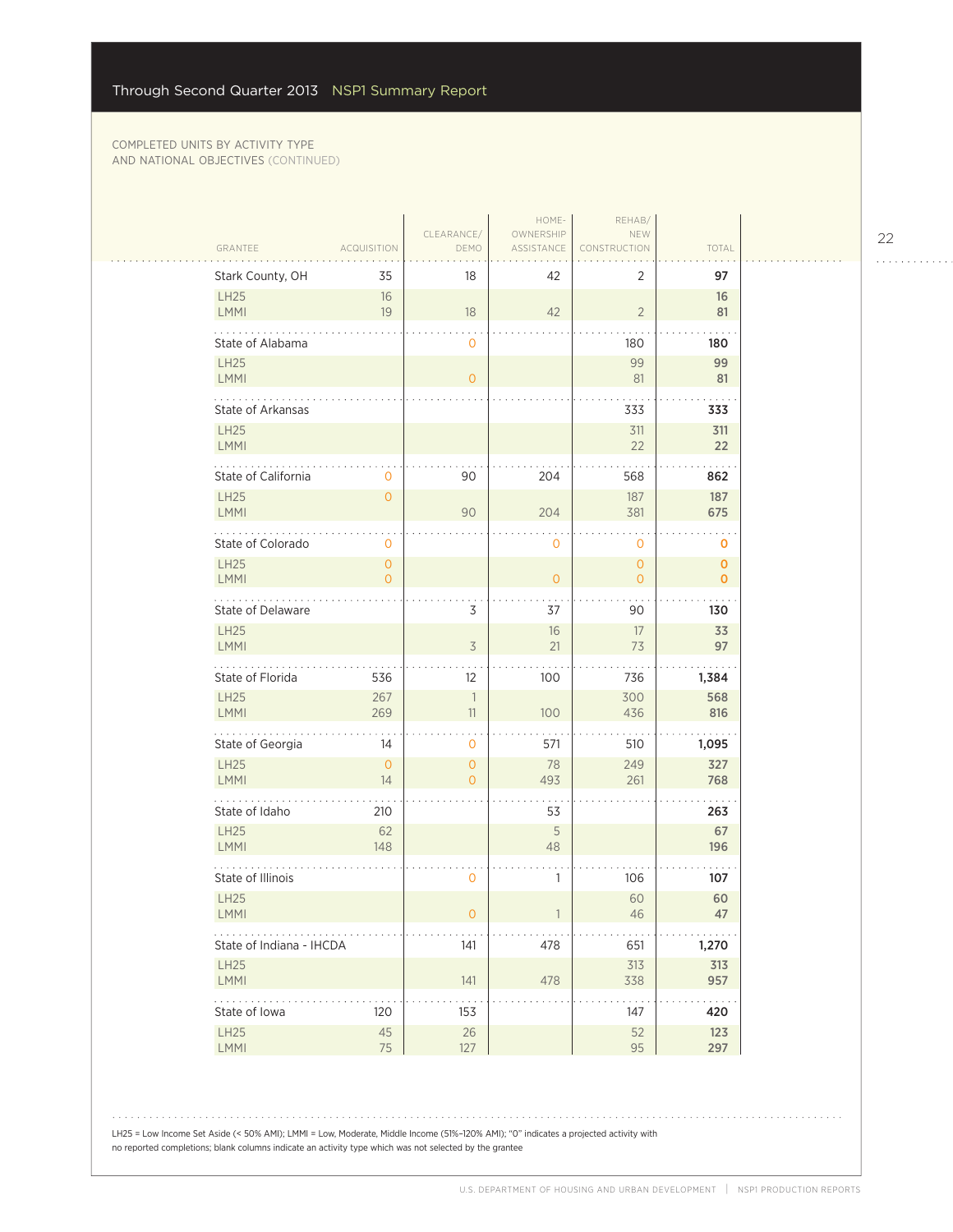|                            |                                            |                           | HOME-                   | REHAB/              |                      |
|----------------------------|--------------------------------------------|---------------------------|-------------------------|---------------------|----------------------|
| GRANTEE                    | <b>ACQUISITION</b>                         | CLEARANCE/<br>DEMO        | OWNERSHIP<br>ASSISTANCE | NEW<br>CONSTRUCTION | TOTAL                |
| State of Kansas            | 3                                          | $\overline{2}$            | 24                      | 367                 | 396                  |
| LH25<br><b>LMMI</b>        | $\overline{2}$<br>$\overline{1}$           | $\overline{2}$            | $\overline{4}$<br>20    | 181<br>186          | 187<br>209           |
| State of Kentucky          | 40                                         | 17                        | 20                      | 171                 | 248                  |
| LH25<br><b>LMMI</b>        | 40                                         | $\overline{O}$<br>17      | 20                      | 73<br>98            | 93<br>155            |
| State of Louisiana         | 0                                          | $\mathbf 0$               | 167                     | 341                 | 508                  |
| LH25<br>LMMI               | $\mathsf{O}\xspace$<br>$\overline{O}$      | $\circ$<br>$\overline{0}$ | 167                     | 232<br>109          | 232<br>276           |
| State of Maine             | 0                                          | 6                         |                         | 26                  | 32                   |
| <b>LH25</b><br><b>LMMI</b> | $\mathsf{O}\xspace$<br>$\overline{O}$      | 6                         |                         | 11<br>15            | 11<br>21             |
| State of Maryland          | 5                                          | 1                         | 162                     | 62                  | 230                  |
| LH25<br><b>LMMI</b>        | $\overline{2}$<br>$\overline{\mathcal{S}}$ |                           | 26<br>136               | 33<br>29            | 61<br>169            |
| State of Massachusetts     | 29                                         | 34                        |                         | 199                 | 262                  |
| <b>LH25</b><br><b>LMMI</b> | $\overline{7}$<br>22                       | 34                        |                         | 105<br>94           | $112$<br>150         |
| State of Michigan          | $\mathbf 0$                                | 918                       | 21                      | 185                 | 1,124                |
| <b>LH25</b><br><b>LMMI</b> | $\overline{O}$                             | 918                       | 3<br>18                 | 6<br>179            | 9<br>1,115           |
| .<br>State of Minnesota    |                                            |                           | 128                     | 253                 | 381                  |
| LH25<br><b>LMMI</b>        |                                            |                           | 34<br>94                | 121<br>132          | 155<br>226           |
| State of Mississippi       | 546                                        |                           |                         | 163                 | 709                  |
| LH25<br><b>LMMI</b>        | 92<br>454                                  |                           |                         | 162<br>$\mathbf{1}$ | 254<br>455           |
| State of Missouri          | $\overline{4}$                             | 9                         | 303                     | 18                  | 334                  |
| <b>LH25</b><br><b>LMMI</b> | $\overline{0}$<br>4                        | 5<br>4                    | $\mathbf{O}$<br>303     | 18<br>0             | 23<br>311            |
| State of Montana           | 0                                          |                           | 3                       | 215                 | 218                  |
| LH25<br><b>LMMI</b>        | $\mathsf{O}\xspace$<br>$\circ$             |                           | $\overline{3}$          | 127<br>88           | 130<br>88            |
| State of Nebraska          |                                            | 10                        |                         | 121                 | $\sim$ $\sim$<br>131 |
| LH25<br>LMMI               |                                            | 10                        |                         | 37<br>84            | 37<br>94             |

LH25 = Low Income Set Aside (< 50% AMI); LMMI = Low, Moderate, Middle Income (51%–120% AMI); "0" indicates a projected activity with no reported completions; blank columns indicate an activity type which was not selected by the grantee

23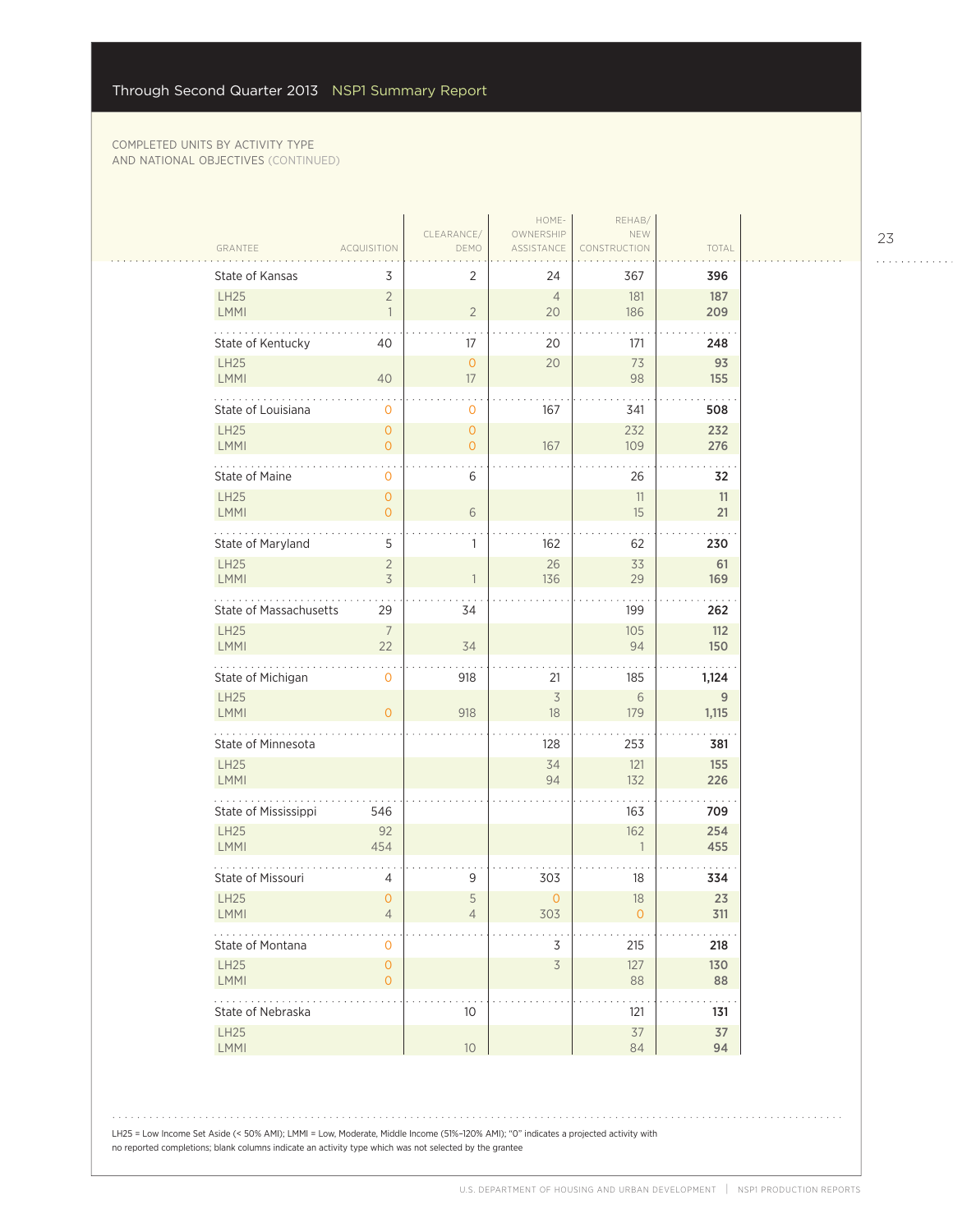|                                                     |                                  |                      | HOME-                   | REHAB/                    |                    |
|-----------------------------------------------------|----------------------------------|----------------------|-------------------------|---------------------------|--------------------|
| GRANTEE                                             | <b>ACQUISITION</b>               | CLEARANCE/<br>DEMO   | OWNERSHIP<br>ASSISTANCE | NEW<br>CONSTRUCTION       | TOTAL              |
| State of Nevada                                     |                                  |                      | 136                     | 119                       | 255                |
| <b>LH25</b><br>LMMI                                 |                                  |                      | 136                     | 82<br>37                  | 82<br>173          |
| State of New Hampshire                              | 0                                | 19                   |                         | 28                        | 47                 |
| LH25<br>LMMI                                        | $\overline{O}$<br>$\overline{0}$ | 19                   |                         | $\overline{0}$<br>28      | $\mathbf{0}$<br>47 |
| State of New Jersey                                 | 2                                | 10                   |                         | 185                       | 197                |
| <b>LH25</b><br><b>LMMI</b>                          | $\overline{2}$<br>$\overline{0}$ | 10<br>$\overline{0}$ |                         | 108<br>77                 | 120<br>77          |
| State of New York                                   |                                  | 175                  |                         | 375                       | 550                |
| <b>LH25</b><br>LMMI                                 |                                  | 175                  |                         | 241<br>134                | 241<br>309         |
| State of North Carolina                             | 30                               | 6                    | 422                     | 302                       | 760                |
| <b>LH25</b><br><b>LMMI</b>                          | 19<br>11                         | $\mathbf{O}$<br>6    | 217<br>205              | 255<br>47                 | 491<br>269         |
| State of North Dakota-DOC                           | 1                                | 1                    |                         | 238                       | 240                |
| <b>LH25</b><br><b>LMMI</b>                          |                                  |                      |                         | 79<br>159                 | 79<br>161          |
| State of Ohio                                       | 0                                | 10,379               |                         | 135                       | 10,514             |
| <b>LH25</b><br>LMMI                                 | $\overline{O}$                   | 10,379               |                         | 18<br>117                 | 18<br>10,496       |
| .<br>State of Oregon                                |                                  |                      | 170                     | 86                        | 256                |
| LH25<br><b>LMMI</b>                                 |                                  |                      | 19<br>151               | 53<br>33                  | 72<br>184          |
| State of Pennsylvania                               |                                  | 7                    |                         | 447                       | 454                |
| <b>LH25</b><br>LMMI                                 |                                  | $\overline{7}$       |                         | 308<br>139                | 308<br>146         |
| State of South Dakota                               | 41                               | 3                    | 1                       | 130                       | 175                |
| <b>LH25</b><br><b>LMMI</b>                          | 31<br>10 <sup>°</sup>            | $\mathbf{0}$<br>3    | $\mathbf 0$             | 73<br>57                  | 104<br>71          |
| State of Tennessee                                  | 130                              | 146                  | 4                       | $\mathsf 3$               | 283                |
| <b>LH25</b><br>LMMI                                 | 27<br>103                        | 146                  | $\overline{4}$          | $\overline{3}$<br>$\circ$ | 30<br>253          |
| $\sim$ $\sim$ $\sim$ $\sim$<br>State of Texas-TDHCA | 111                              | 166                  | 18                      | 32                        | 327                |
| LH25<br>LMMI                                        | $77$<br>34                       | 166                  | $\,$ $\,$ $\,$<br>12    | $17\,$<br>15              | 100<br>227         |

LH25 = Low Income Set Aside (< 50% AMI); LMMI = Low, Moderate, Middle Income (51%–120% AMI); "0" indicates a projected activity with no reported completions; blank columns indicate an activity type which was not selected by the grantee

24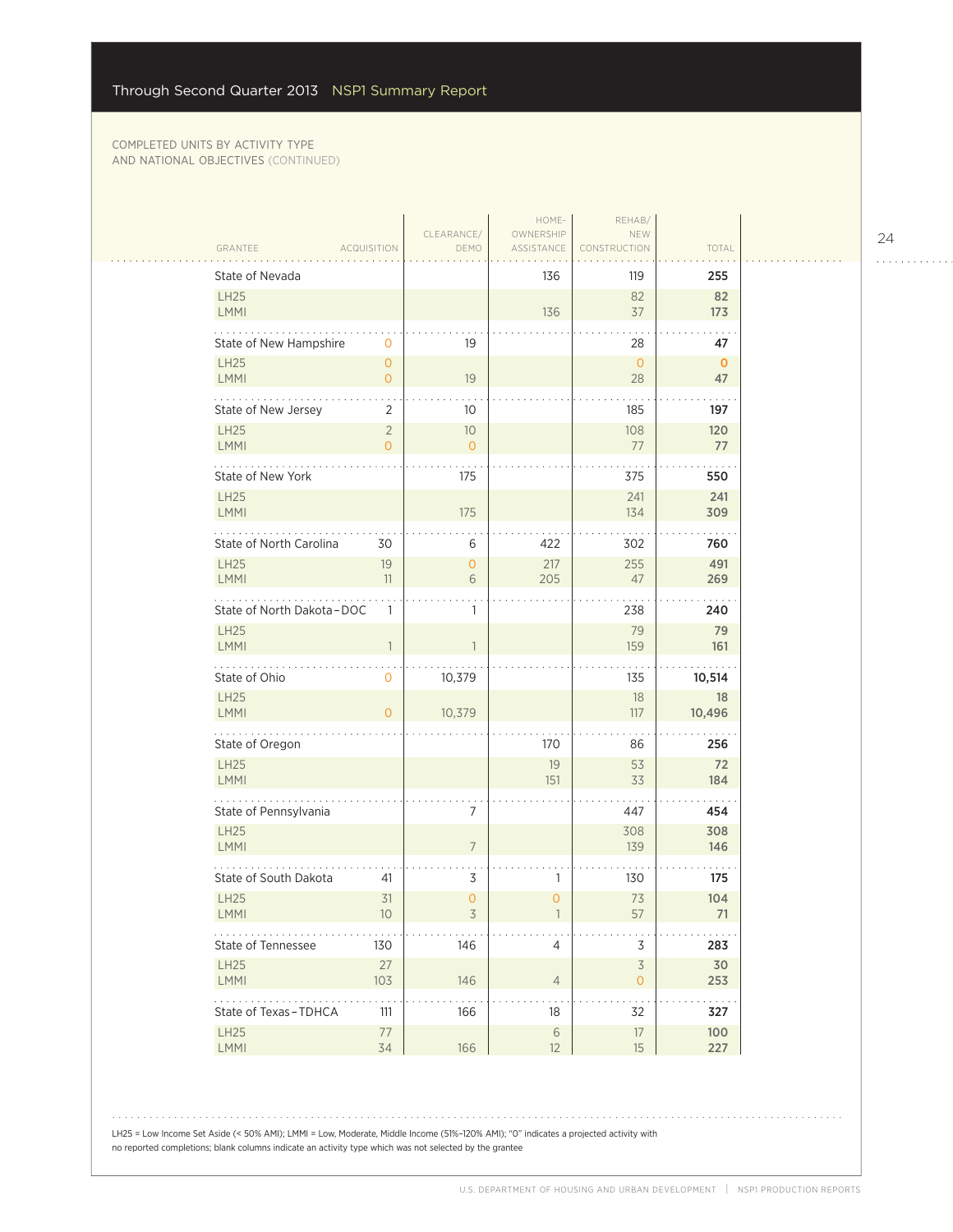| GRANTEE                    | <b>ACQUISITION</b>                    | CLEARANCE/<br>DEMO        | HOME-<br>OWNERSHIP<br>ASSISTANCE | REHAB/<br>NEW<br>NSTRUCTION<br>COI | TOTAL             |  |
|----------------------------|---------------------------------------|---------------------------|----------------------------------|------------------------------------|-------------------|--|
| State of Utah              | 163                                   |                           | 0                                | 0                                  | 163               |  |
| <b>LH25</b><br><b>LMMI</b> | 102<br>61                             |                           | $\overline{0}$                   | $\mathbf{O}$                       | 102<br>61         |  |
| State of Vermont           | 22                                    | 0                         |                                  | 175                                | 197               |  |
| <b>LH25</b><br><b>LMMI</b> | 15<br>$\overline{7}$                  | $\overline{O}$            |                                  | 87<br>88                           | 102<br>95         |  |
| State of Virginia          | 0                                     |                           | 0                                | 5                                  | 5                 |  |
| <b>LH25</b><br>LMMI        | $\mathbf{O}$<br>0                     |                           | $\mathsf{O}\xspace$              | $\mathsf S$                        | $\mathbf 0$<br>5  |  |
| State of Washington        | 96                                    | 3                         | 54                               |                                    | 153               |  |
| <b>LH25</b><br><b>LMMI</b> | 57<br>39                              | 3                         | $\mathsf O$<br>54                |                                    | 57<br>96          |  |
| State of West Virginia     |                                       |                           |                                  | 123                                | 123               |  |
| <b>LH25</b><br>LMMI        |                                       |                           |                                  | 65<br>58                           | 65<br>58          |  |
| State of Wisconsin         | 0                                     | 76                        | 59                               | 348                                | 483               |  |
| <b>LH25</b><br><b>LMMI</b> | $\overline{O}$<br>$\Omega$            | 76                        | 18<br>41                         | 201<br>147                         | 219<br>264        |  |
| Sterling Heights, MI       |                                       | 0                         | 25                               | 12                                 | 37                |  |
| <b>LH25</b><br><b>LMMI</b> |                                       | $\overline{O}$            | 25                               | 12                                 | 12<br>25          |  |
| Stockton, CA               | 4                                     |                           | $\overline{7}$                   | 67                                 | 78                |  |
| <b>LH25</b><br>LMMI        | $\overline{4}$                        |                           | $\overline{7}$                   | $\circ$<br>67                      | $\mathbf 0$<br>78 |  |
| Suffolk County, NY         |                                       |                           |                                  | 21                                 | 21                |  |
| <b>LH25</b><br>LMMI        |                                       |                           |                                  | $6\,$<br>15                        | $\,$ 6 $\,$<br>15 |  |
| Summit County, OH          |                                       | 0                         |                                  | 76                                 | 76                |  |
| <b>LH25</b><br>LMMI        |                                       | $\overline{0}$<br>$\circ$ |                                  | 52<br>24                           | 52<br>24          |  |
| .<br>Sunrise, FL           | 1                                     | 0                         |                                  | 22                                 | 23                |  |
| LH25<br>LMMI               | $\mathsf{O}\xspace$<br>$\overline{1}$ | $\overline{O}$            |                                  | 11<br>11                           | 11<br>12          |  |
| .<br>Surprise Town, AZ     |                                       |                           | 26                               | .<br>$\mathbf{O}$                  | 26                |  |
| LH25                       |                                       |                           | $10$                             | $\overline{O}$                     | $10$              |  |
| LMMI                       |                                       |                           | $16\,$                           | $\circ$                            | 16                |  |
|                            |                                       |                           |                                  |                                    |                   |  |

25

. . . . . . . . . . . .

 $1.1.1.1.1.1.1$ 

LH25 = Low Income Set Aside (< 50% AMI); LMMI = Low, Moderate, Middle Income (51%–120% AMI); "0" indicates a projected activity with no reported completions; blank columns indicate an activity type which was not selected by the grantee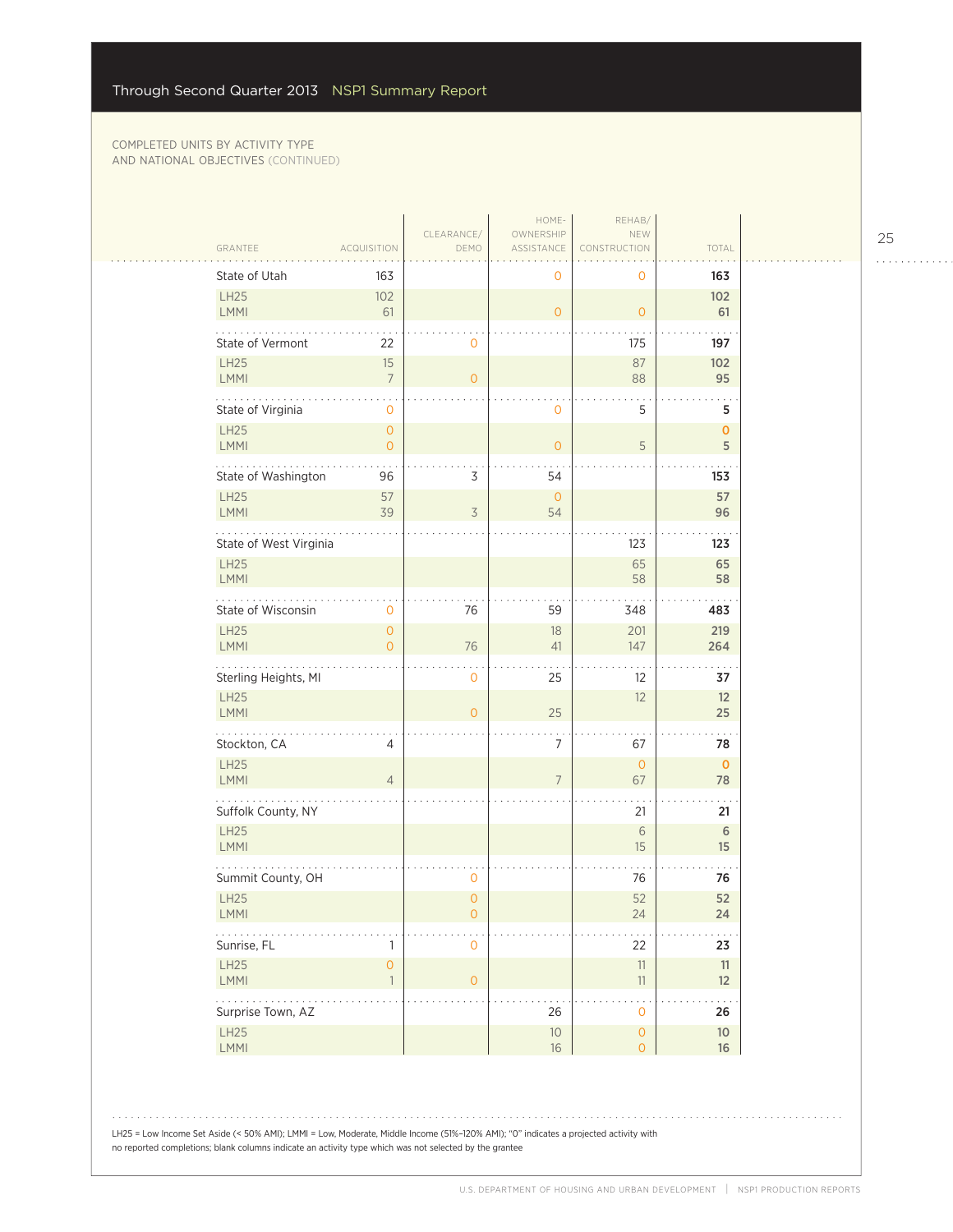| Tamarac, FL                                              |                                       | 1              | 53             | 53                             | 107                                |
|----------------------------------------------------------|---------------------------------------|----------------|----------------|--------------------------------|------------------------------------|
| LH25                                                     |                                       |                | 16             | 16                             | 32                                 |
| LMMI                                                     |                                       | $\mathbf{1}$   | 37             | 37                             | 75                                 |
| Tampa, FL                                                | 0                                     |                |                | 116                            | 116                                |
| LH25                                                     | $\circ$                               |                |                | 87                             | 87                                 |
| <b>LMMI</b><br>.                                         | $\circ$                               |                |                | 29                             | 29                                 |
| Tarrant County, TX                                       | 18                                    |                |                | 10                             | 28                                 |
| <b>LH25</b><br>LMMI                                      | 18                                    |                |                | $10$                           | 10<br>18                           |
| Taylor, MI                                               | 21                                    |                |                |                                | 21                                 |
| LH25<br>LMMI                                             | 5<br>16                               |                |                |                                | $\mathsf S$<br>16                  |
| Territory of Guam                                        |                                       |                |                | 3                              | 3                                  |
| <b>LH25</b>                                              |                                       |                |                | $\overline{\mathcal{S}}$       | $\overline{\mathsf{3}}$            |
| .<br>Toledo, OH                                          |                                       | 112            |                | 51                             | 163                                |
| <b>LH25</b><br>LMMI                                      |                                       | 112            |                | 17<br>34                       | $17\,$<br>146                      |
| Tucson, AZ                                               |                                       |                |                | 11                             | 11                                 |
| <b>LMMI</b>                                              |                                       |                |                | 11                             | 11                                 |
| Union County, NJ                                         | $\mathsf{O}\xspace$                   |                |                | $\mathbf 0$                    | 0                                  |
| LH25<br><b>LMMI</b>                                      | $\mathsf{O}\xspace$<br>$\overline{O}$ |                |                | $\mathsf{O}\xspace$            | $\pmb{\mathsf{O}}$<br>$\mathbf{O}$ |
| <b><i><u>A</u></i></b> <i>A A A A A A</i><br>Vallejo, CA |                                       |                | 3              | 6                              | 9                                  |
| LH25<br><b>LMMI</b>                                      |                                       |                | $\overline{3}$ | $\mathsf{O}\xspace$<br>6       | $\mathbf{O}$<br>$\overline{9}$     |
| Victorville, CA                                          | 66                                    | $\overline{2}$ | 17             |                                | 85                                 |
| <b>LH25</b><br><b>LMMI</b>                               | 57<br>9                               | $\overline{2}$ | 17             |                                | 59<br>26                           |
| Virgin Islands                                           | 2                                     |                |                | 0                              | 2                                  |
| LH25<br><b>LMMI</b>                                      | $\overline{2}$                        |                |                | $\mathsf{O}\xspace$<br>$\circ$ | $\mathbf 0$<br>$\overline{2}$      |
| Visalia, CA                                              | 30                                    |                |                |                                | 30                                 |
| LH25<br>LMMI                                             | $\,8\,$<br>22                         |                |                |                                | 8<br>22                            |
| Volusia County, FL                                       | 12                                    |                |                | 44                             | 56                                 |
| <b>LH25</b><br>LMMI                                      | 12                                    |                |                | 19<br>25                       | 31<br>25                           |

26

. . . . . . . . . . . .

 $\ldots$  .

 $\hat{\phi}$  .